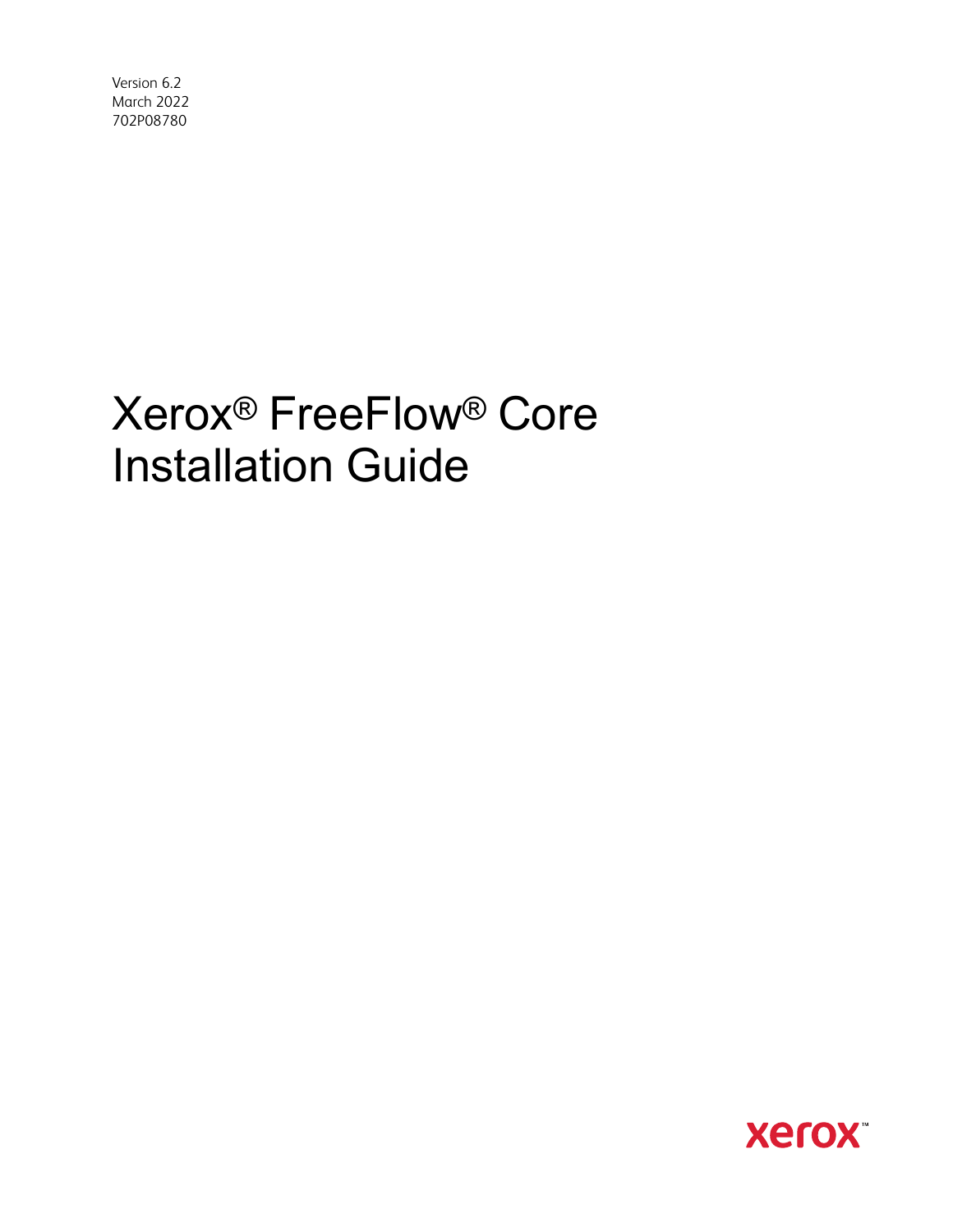© 2022 Xerox Corporation. All rights reserved. Xerox® and FreeFlow® are trademarks of Xerox Corporation in the United States and/or other countries.

This software includes software developed by Adobe Systems Incorporated.

Adobe, the Adobe logo, the Adobe PDF logo, PDF Converter SDK, Adobe Acrobat Pro DC, Adobe Reader DC, and PDF Library are either registered trademarks or trademarks of Adobe Systems Incorporated in the United States and/or other countries.

Google Chrome™ browser is a trademark of Google LLC.

Microsoft®, Windows®, Edge®, Microsoft Language Pack, Microsoft Office 2013, Microsoft Office 2016, Microsoft Office 2019, Microsoft Office 365, Microsoft SQL Server, and Internet Explorer® are registered trademarks of Microsoft Corporation in the United States and/or other countries.

Apple®, Macintosh®, Mac®, Mac OS®, and Safari® are trademarks or registered trademarks of Apple, Inc., registered in the U. S. and other countries.

Mozilla Firefox is a trademark of Mozilla Foundation in the U. S. and other countries.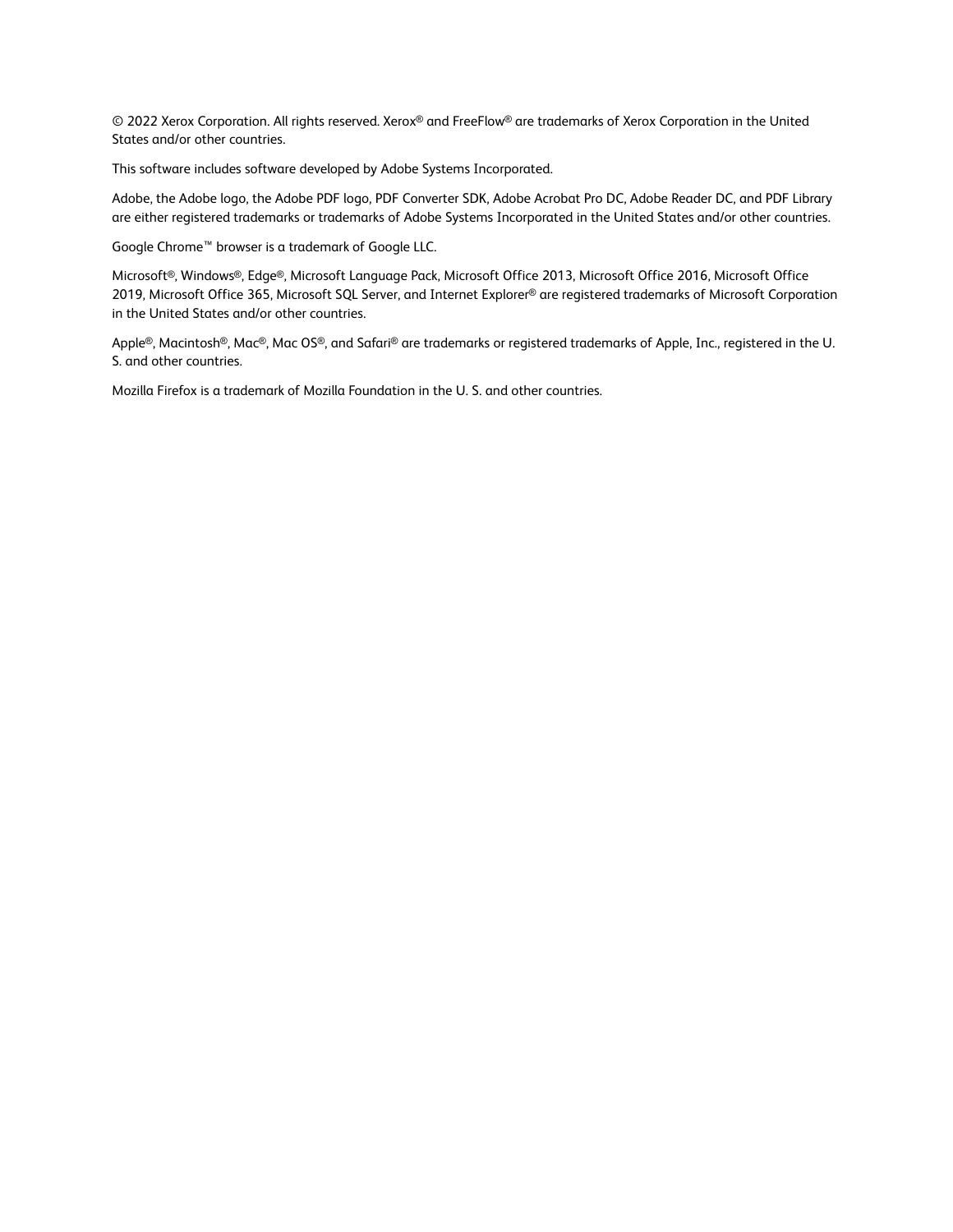## Table of Contents

| A Database Permissions for Active Directory or Local Windows Users21                                                                                |  |
|-----------------------------------------------------------------------------------------------------------------------------------------------------|--|
| SQL Database Permissions Required for the FreeFlow Core Service Account 22<br>Mapping Users to the db_owner role for the FreeFlow Core Database  25 |  |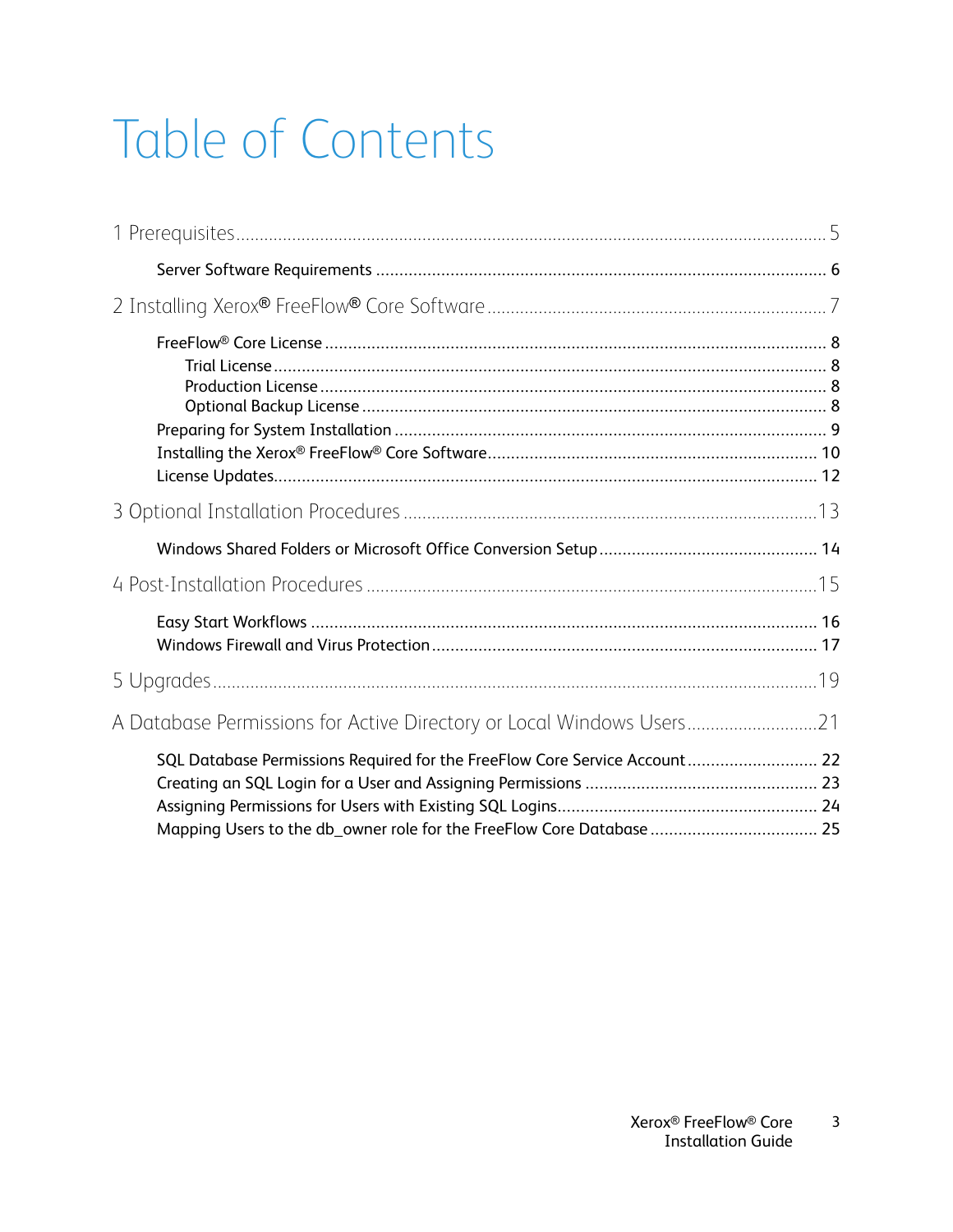Table of Contents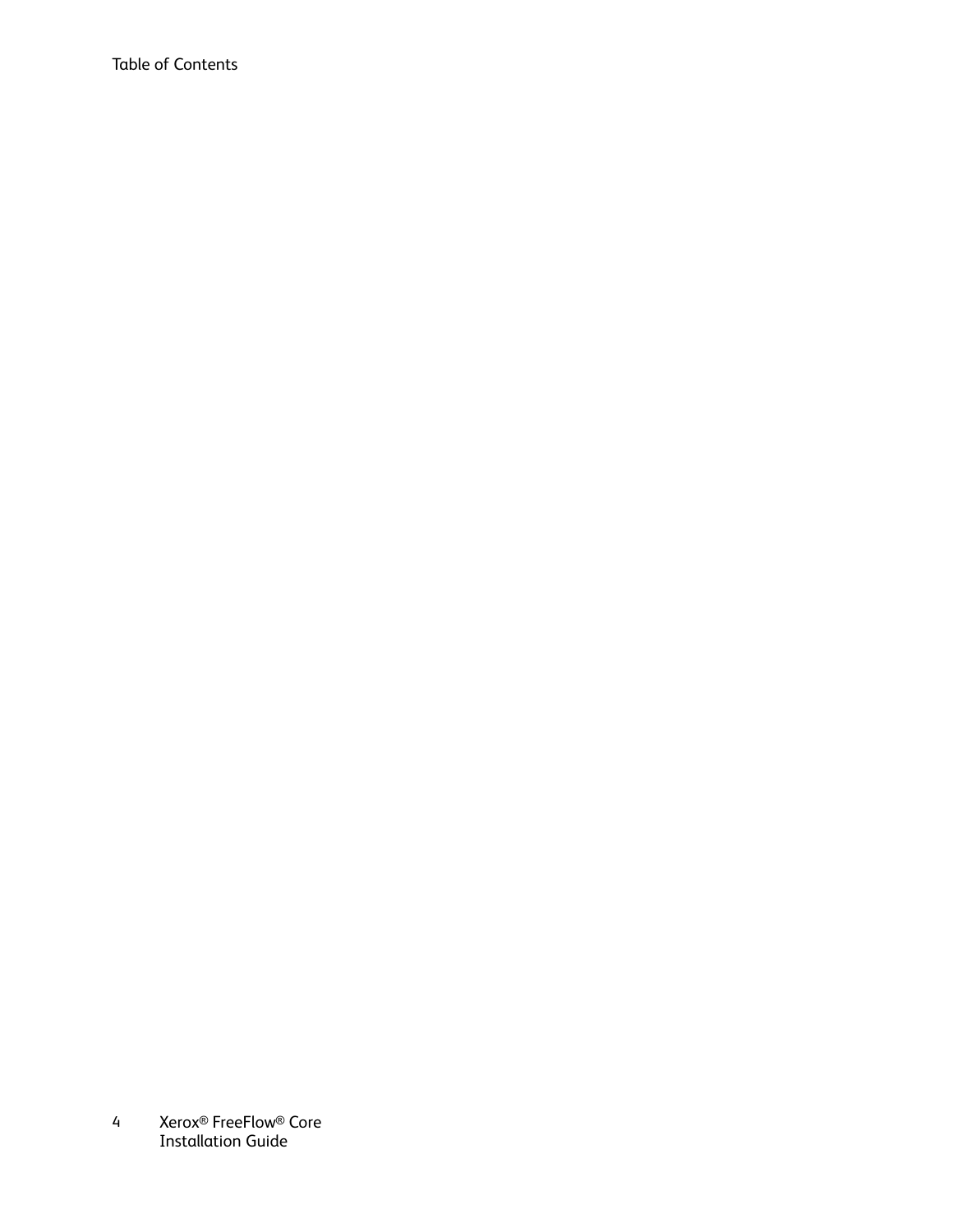## <span id="page-4-0"></span>Prerequisites

This chapter contains:

|--|--|--|

1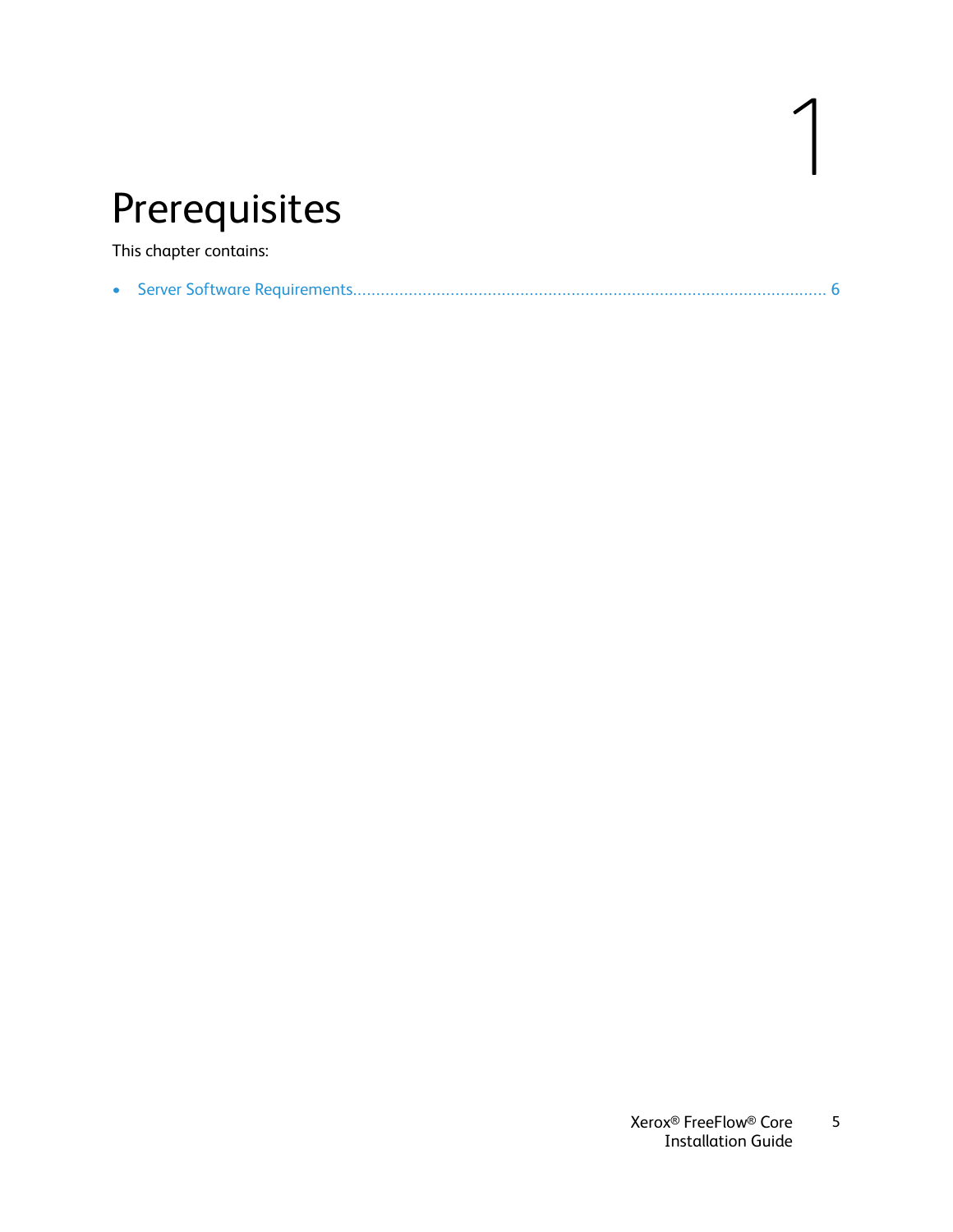### <span id="page-5-0"></span>Server Software Requirements

For the latest server requirements, refer to *Xerox*® *FreeFlow*® *Core Release Notes*. To obtain the document, access the FreeFlow ® Core webpage at [https://xerox.com/automate.](http://xerox.com/automate) In the Resources section, click **System Requirements**, then click the link to the release notes.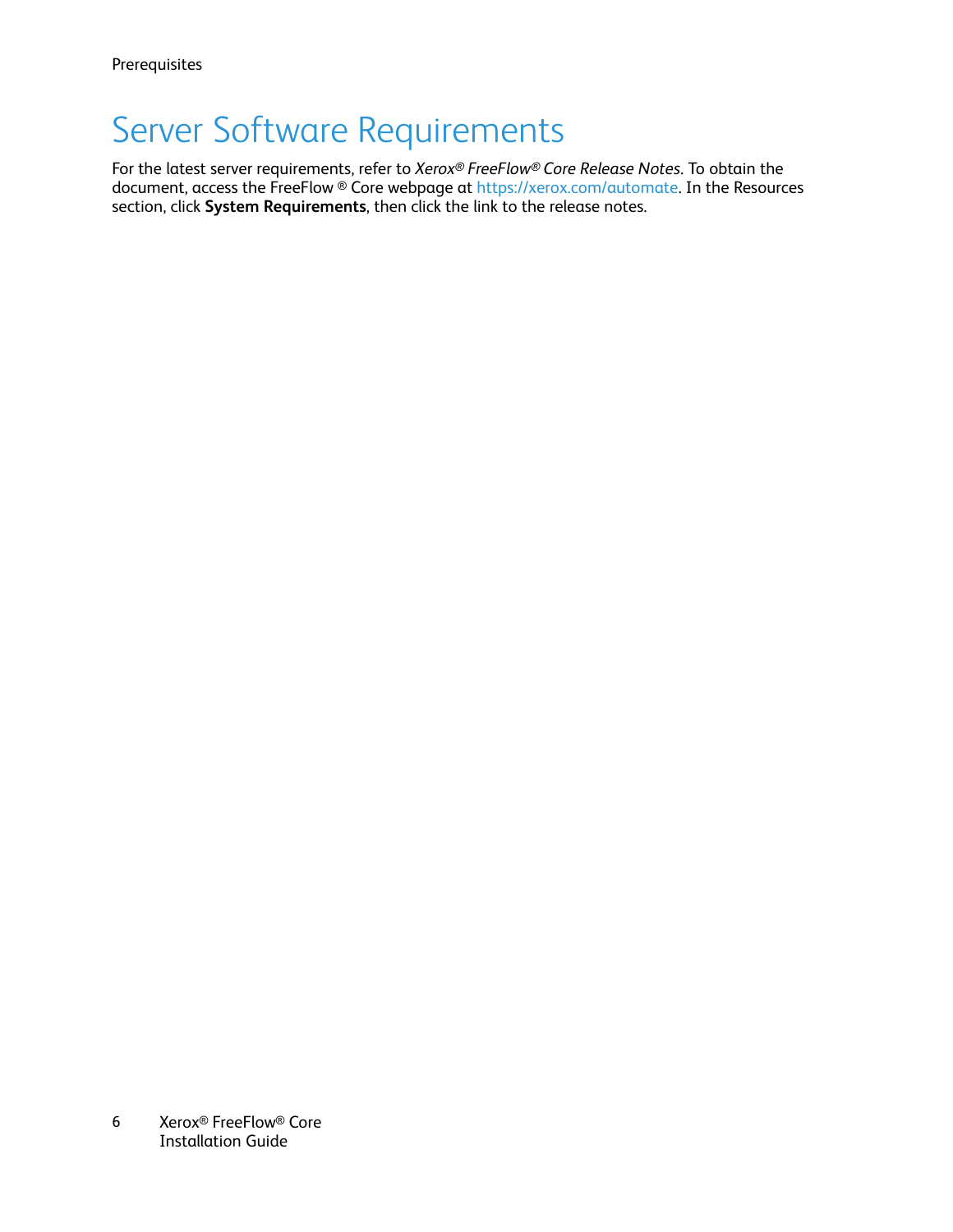## $\bigg)$

## <span id="page-6-0"></span>Installing Xerox® FreeFlow® Core Software

This chapter contains: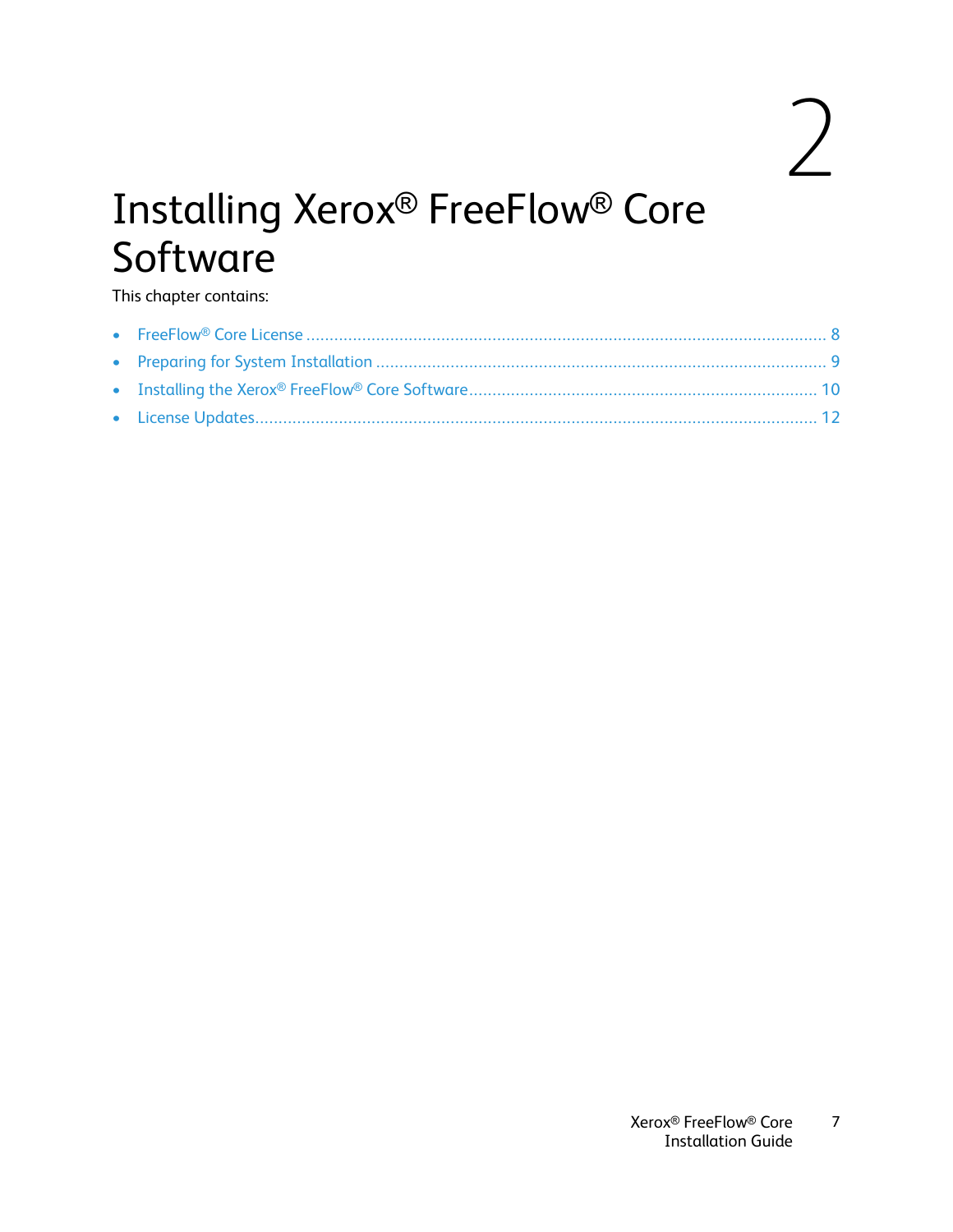### <span id="page-7-0"></span>FreeFlow® Core License

#### <span id="page-7-1"></span>Trial License

You can install Xerox® FreeFlow® Core in Trial mode without a license. The Trial version includes all optional modules, including connectivity for up to two output destinations, and is fully functional for 45 days.

#### <span id="page-7-2"></span>Production License

The Xerox® FreeFlow® Core Software License Enablement Kit delivered with your order contains your activation key and product serial number. Depending on your product configuration, you receive one or more enablement kits with an activation key for each module.

- The first time that you acquire a license, enter the activation keys for your entire software configuration. For example, if your software configuration includes the base software and the Advanced Prepress module, redeem all activation keys at the same time.
- If you obtain the license file using the Xerox Software Activation Portal (SWAP), before you download the license file, redeem all activation keys.
- If you obtain a license from the Internet, refer to License [Updates](#page-11-0) in this guide.

You can license Xerox® FreeFlow® Core over the Internet. If the Xerox® FreeFlow® Core server does not have access to the Internet, obtain a license file using the Xerox Software Activation Portal (SWAP).

- 1. To obtain a license file, access the Xerox Software Activation Portal (SWAP) website at [https://](https://www.xeroxlicensing.xerox.com/activation/) [www.xeroxlicensing.xerox.com/activation/](https://www.xeroxlicensing.xerox.com/activation/)
- 2. Enter your activation key. Click **Next**.
- 3. Enter all required customer information. Click **Next**.
- 4. Review the license information.
	- To make changes to the license information, select **Back**.
	- To redeem more activation keys, select **Activate Another License**.
	- To save the file to the local file system after you have redeemed all activation keys, select **Save and Download License File**.
- 5. To exit the Xerox Software Activation Portal (SWAP), close the Web browser.

#### <span id="page-7-3"></span>Optional Backup License

Before you install a backup copy of the Xerox® FreeFlow® Core software, to obtain a valid backup license file, contact your Xerox Technical Customer Support or Xerox partner.

**Caution:** Do not attempt to license the backup software over the Internet. Do not use the Xerox Software Activation Portal (SWAP) to obtain a backup license. Follow the instructions that are included with your Xerox® FreeFlow® Core backup Software License Enablement Kit.

The license for the backup server includes the license entitlement for all Xerox® FreeFlow® Core optional modules purchased with the production server.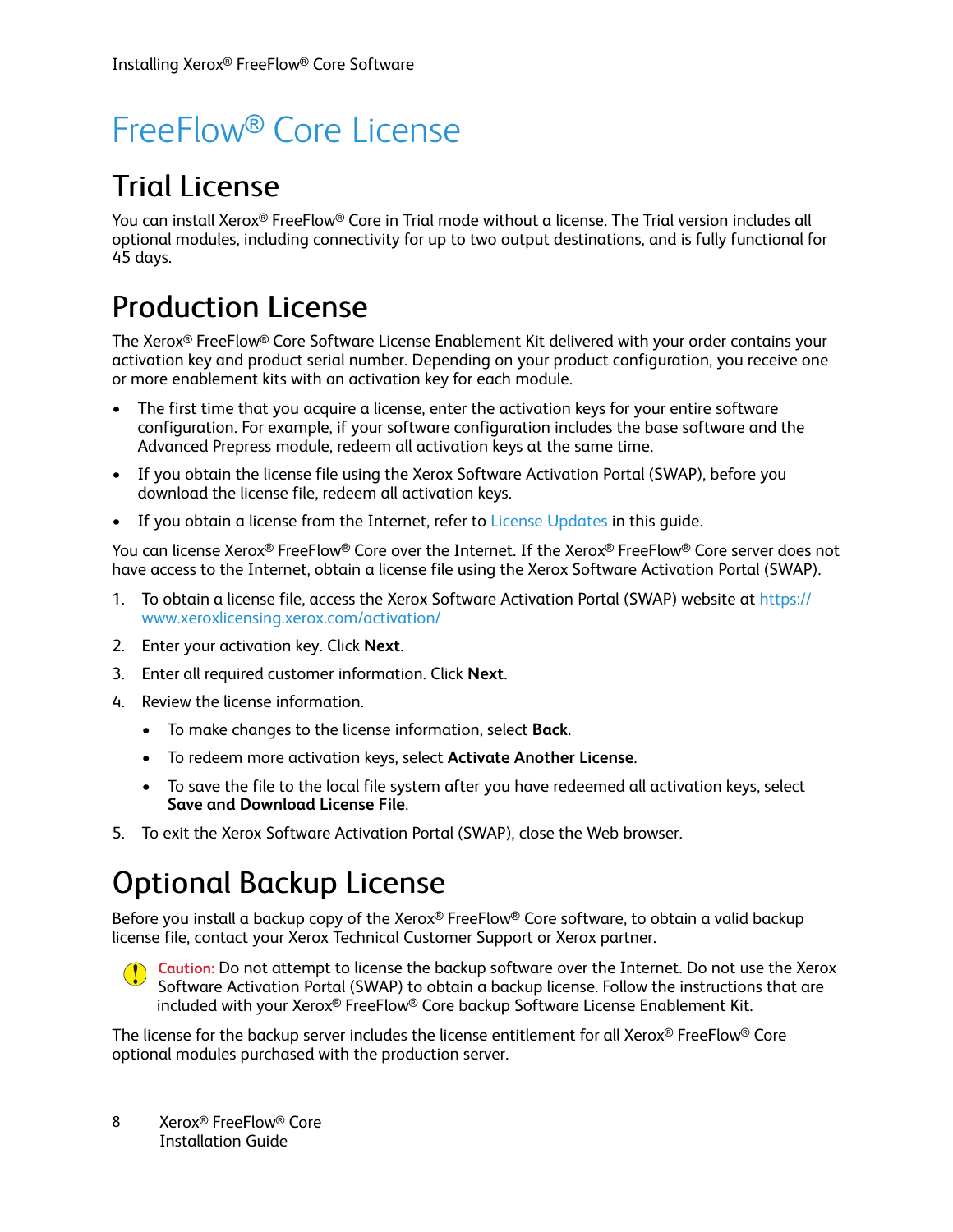### <span id="page-8-0"></span>Preparing for System Installation

- 1. To install Xerox<sup>®</sup> FreeFlow<sup>®</sup> Core in a secure environment, identify a valid account to use to access FreeFlow Core optional shared folders and the SQL Server. If you are unsure whether your account is valid, before you proceed, contact Xerox Technical Customer Support.
- 2. Install all Windows updates except prerelease or preview updates. Prerelease and preview features are not supported.
- 3. Ensure that the operating system where you are installing Xerox® FreeFlow® Core is configured with a static IP address.
- 4. Install Microsoft SQL Server Standard or Express.
	- If a local copy of the Microsoft SQL Server is not present on the Xerox® FreeFlow® Core server, the FreeFlow Core Installer allows you to install a local copy of Microsoft SQL Server Express.
	- You can install Microsoft SQL Server Standard or Express manually on the local Xerox® FreeFlow® Core server or on a remote server. If you install SQL Server manually on the local server, ensure that you are logged in as the same local administrative user that operates the Xerox® FreeFlow® Core server. To install Microsoft SQL Server on a remote server, refer to the Microsoft SQL installation guide.

When you install Microsoft SQL Server, refer to the following recommendations:

- It is recommended that you use a named database instance.
- It is recommended that you install the database instance with mixed-mode authentication.
- The use of SQL authentication with the system administrator (sa) account is not recommended. However, this option is supported. If you use a custom database account, ensure that the account has system administrator privileges on the database instance. Refer to Database [Permissions](#page-20-0) for Active Directory or Local Windows Users.
- Installation of the database instance on a compressed Windows file system volume is not supported.
- 5. If Microsoft Office conversion is required, Microsoft Office is installed before or after FreeFlow Core.

For supported versions of Microsoft Office, refer to the *Xerox*® *FreeFlow*® *Core Release Notes*. For more information, refer to Optional [Installation](#page-12-0) Procedures.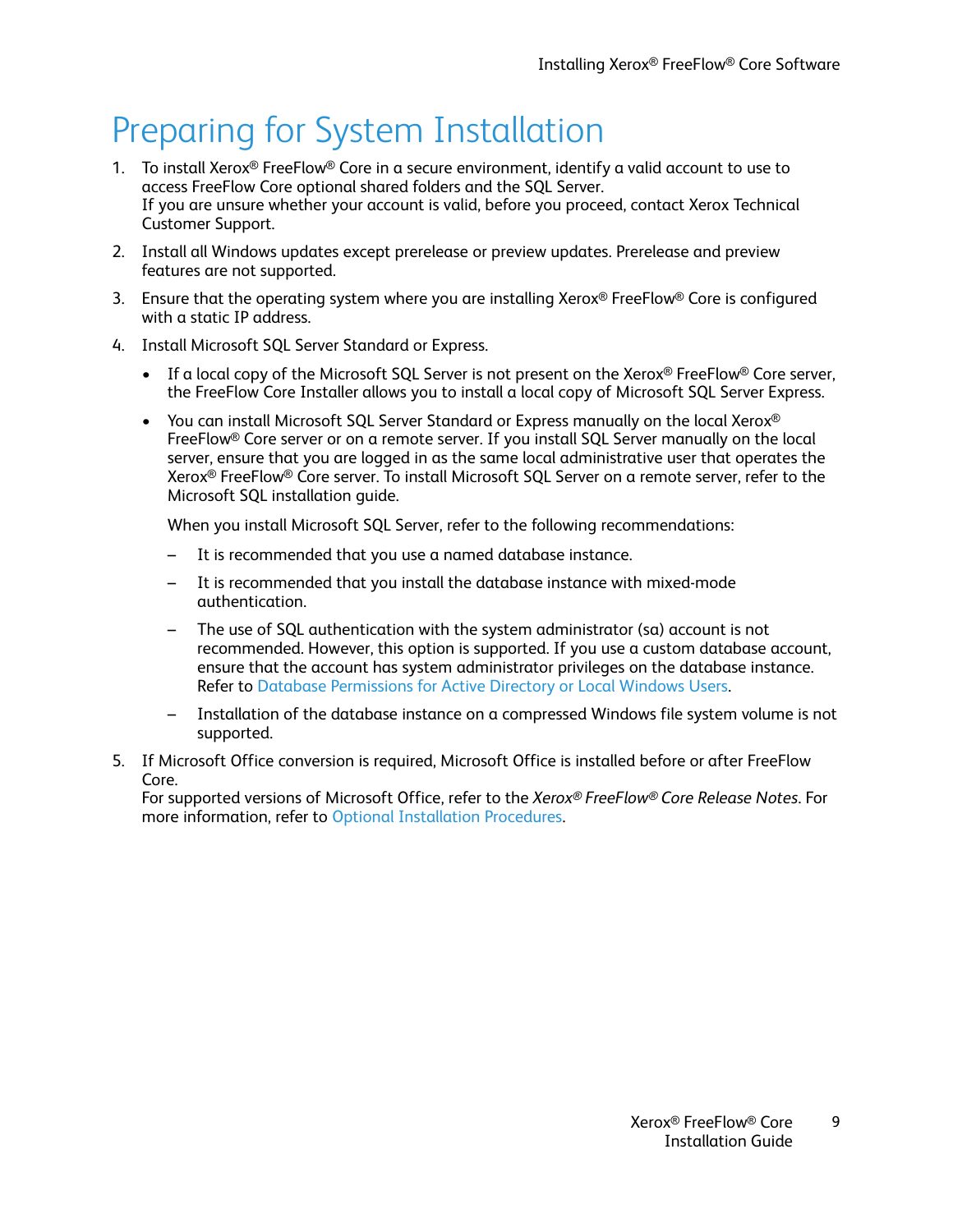### <span id="page-9-0"></span>Installing the Xerox® FreeFlow® Core Software

1. Double-click **XeroxFreeFlowCore-6.n.n-Setup.exe**. If you see an onscreen prompt to restart, restart the server, then run the installer again.

**Note:** Wait several minutes for the operating system to fully initialize, then double-click the installer to continue the installation process.

If you receive a message that indicates that an error occurred during the attempt to configure server roles and features, wait approximately 5–10 minutes before you restart the installer. If the problem persists, contact Xerox Technical Customer Support for assistance.

- 2. To display the installer user interface, select your language, then click **OK**.
- 3. If the prerequisites are not configured, and a System Check log appears, perform the following steps:
	- a. Cancel the Xerox® FreeFlow® Core installation.
	- b. Before you continue the installation, in the System Check log, search for the word  $Error$ , then resolve any problems. If you require assistance, contact Xerox Technical Customer Support.

**Note:** When you install Xerox® FreeFlow® Core with a remote database instance, sometimes the system check displays the error message SOL Server not found. You can ignore the error message.

- c. Continue the installation of Xerox® FreeFlow® Core.
- 4. If you receive an onscreen prompt to restart, restart the server.
- 5. Restart the Xerox® FreeFlow® Core Installer.
- 6. Click **Next** in the Welcome window, then follow the onscreen instructions. The onscreen information depends on the state of your server.
- 7. Read and accept the terms of the license agreement in the License Agreement window. Click **Next**.
- 8. To install the application data on your largest hard drive partition, change the workflow data folder in the Destination Folder window. Click **Next**.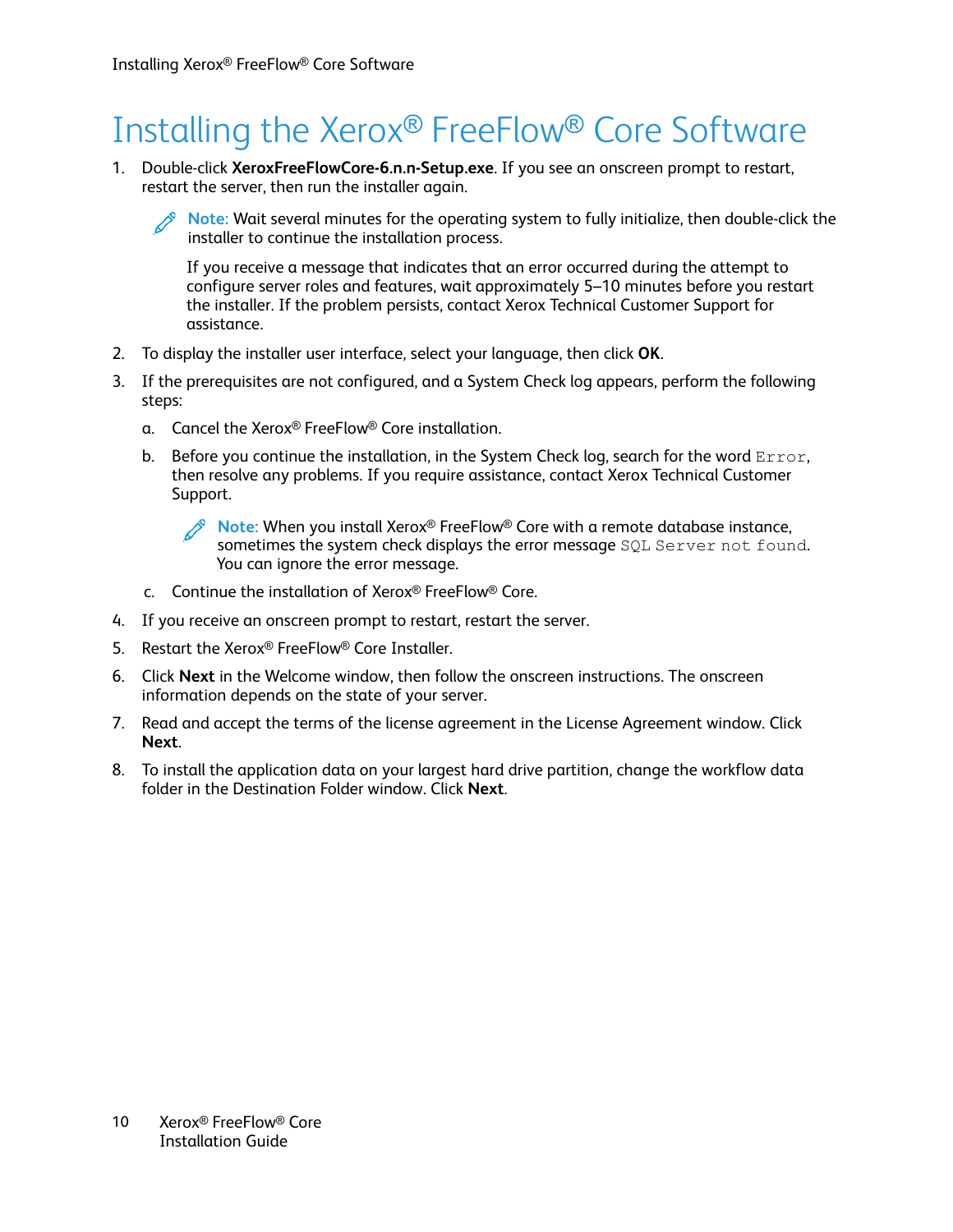- 9. If you are using Microsoft Office file conversion or remote file shares for hot folders or output folders in the Service Account window, do one of the following:
	- Enter the name of the Windows account that runs the Xerox® FreeFlow® Core services.
	- Select the check box for the local system account.

If you use a domain account:

- Enter the domain account in this format: <domain>\<user-name>.
- Enter the domain account password.

If you use a local account:

- Enter the name of the user in one of the two formats:  $\langle \text{host-name}\rangle\langle \text{user-name}\rangle$  or <user-name>.
- Enter the local account password.

**Note:** The installer configures the services and Microsoft Message Queuing (MSMQ) automatically, using the Windows account credentials. To change the settings after installation, from the Windows Start menu, use the FreeFlow® Core Configure utility.

- 10. Enter the database administration information in the Database Information window. Click **Next**.
	- a. For a database installed on the Xerox® FreeFlow® Core Server:
		- For a domain account, enter the name of the administrator in this format:  $\langle$  domain $\rangle$ \<user-name>. Enter the domain account password.
		- For a local account, enter the name of the administrator in one of the following two formats: <host-name>\<user-name> or <user-name>. Enter the local account password.
		- The Xerox® FreeFlow® Core installer differs from the Microsoft® SQL Server installer. In the Xerox® FreeFlow® Core installer, you enter the host name and instance ID in separate fields.
	- b. For a remote database installed on a separate database server:
		- For a domain account, enter the name of the administrator in this format:  $\langle$  domain> \<user-name>. Enter the domain account password.
		- Local accounts are not supported when you use a remote database.
		- The Xerox® FreeFlow® Core installer differs from the Microsoft® SQL Server installer. The host name and instance ID are entered in separate fields.
		- Enter the name of the remote server as one of the following: A Fully Qualified Domain Name (FQDN), a DNS name, or an IP address.

**Note:** For a remote database configured with mixed-mode authentication, the local system account is not supported.

- 11. Enter the new username and password created for the Xerox® FreeFlow® Core administrator in the Xerox® FreeFlow® Core Administrators window. Click **Next**.
- 12. After installation completes, click **Finish**, then to restart the server, click **Yes**.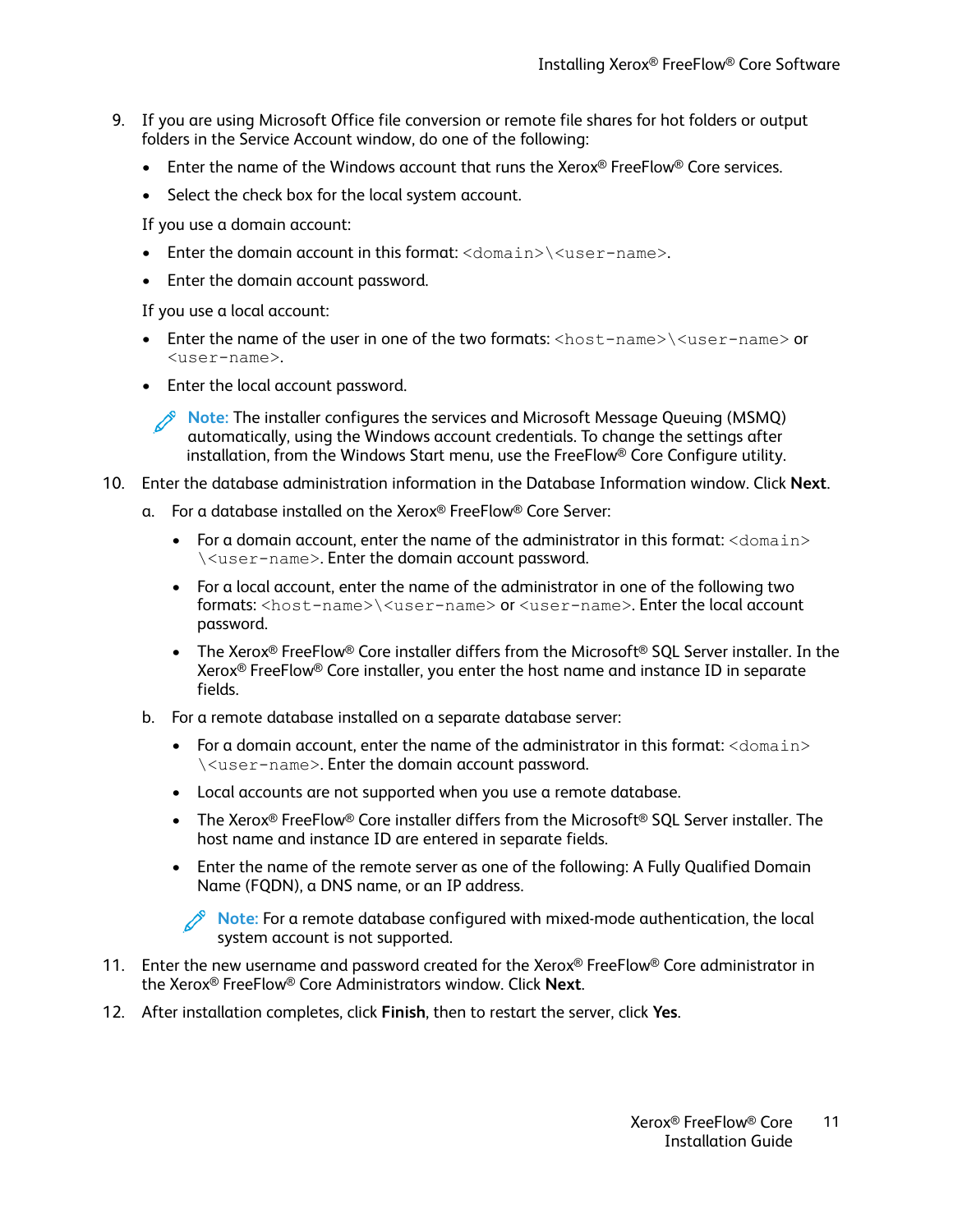### <span id="page-11-0"></span>License Updates

If any of the following conditions exist, update the FreeFlow® Core license:

- Xerox<sup>®</sup> FreeFlow<sup>®</sup> Core configuration contains optional modules, and during installation, you elected to license over the Internet, using the activation key.
- You want to upgrade a Trial license to a Production license.

To update Xerox® FreeFlow® Core software licensing:

- 1. Login Xerox® FreeFlow® Core web interface as an administrator.
- 2. From Administration menu, select Xerox® FreeFlow® Core License.
- 3. Select a method of licensing.
	- To update the license from a DAT file(s), use Load License.
	- To browse a DAT file, select the folder icon.
	- If you have your License Enablement Kit, use Download License from Software Activation Portal. For more details, refer to [Production](#page-7-2) License.
- 4. The dialog box gets closed after the successful license message appears.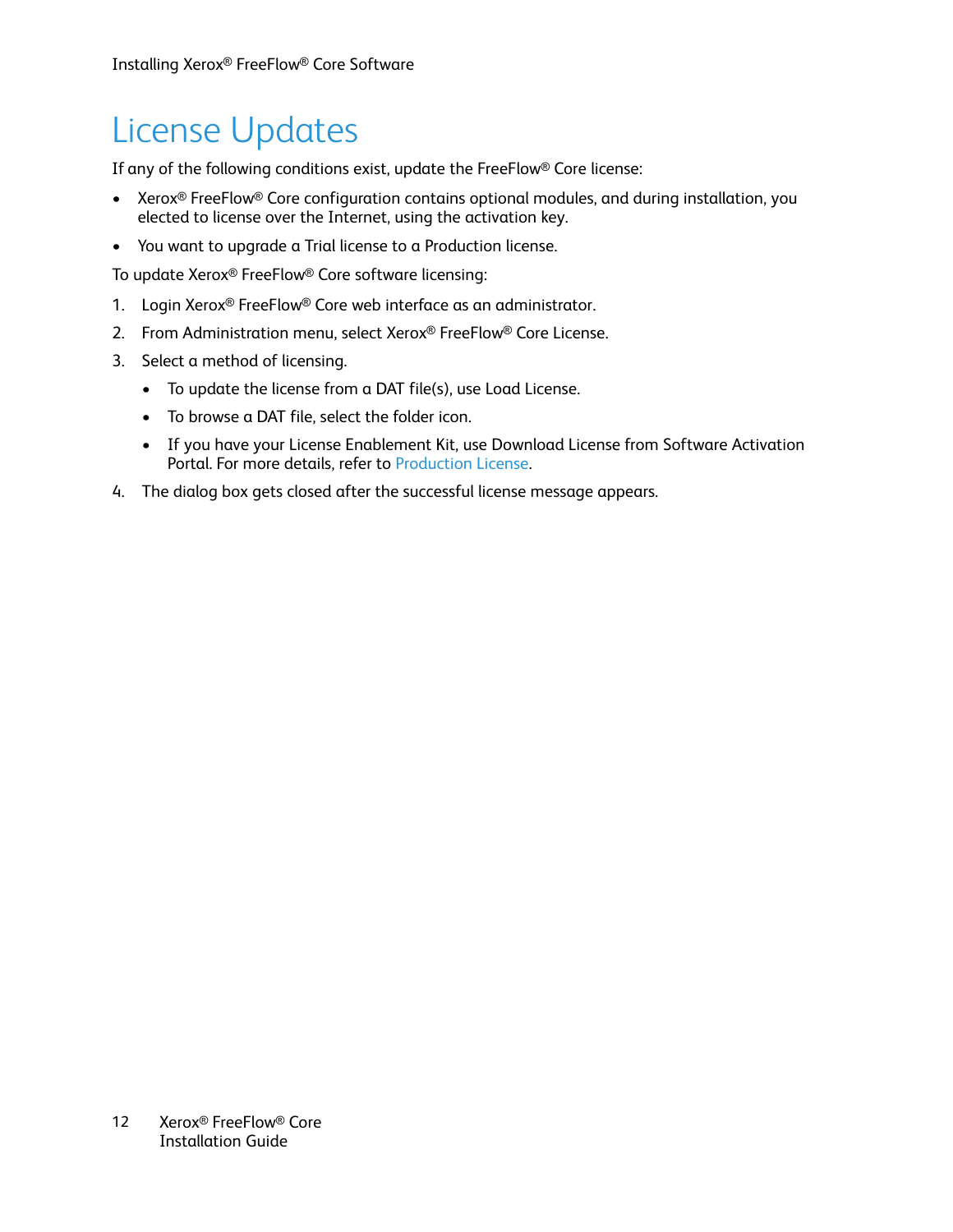3

## <span id="page-12-0"></span>Optional Installation Procedures

This chapter contains: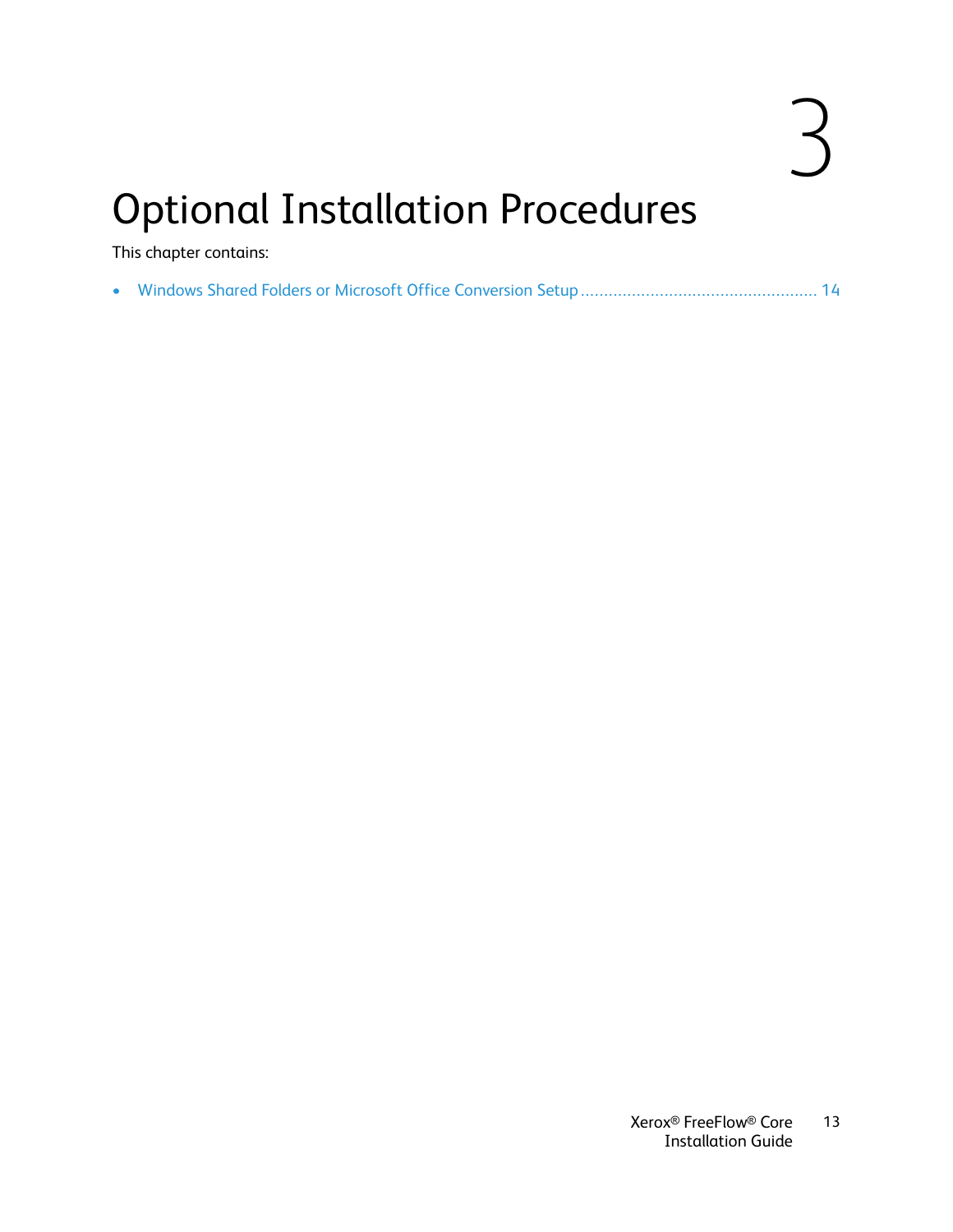### <span id="page-13-0"></span>Windows Shared Folders or Microsoft Office Conversion Setup

For the latest office conversion enablement instructions, refer to *Xerox*® *FreeFlow*® *Core Release Notes*. To obtain the document, access the FreeFlow® Core webpage at [https://xerox.com/automate]( https://xerox.com/automate). In the Resource section, click **System Requirements**, then click the link to the Release Notes.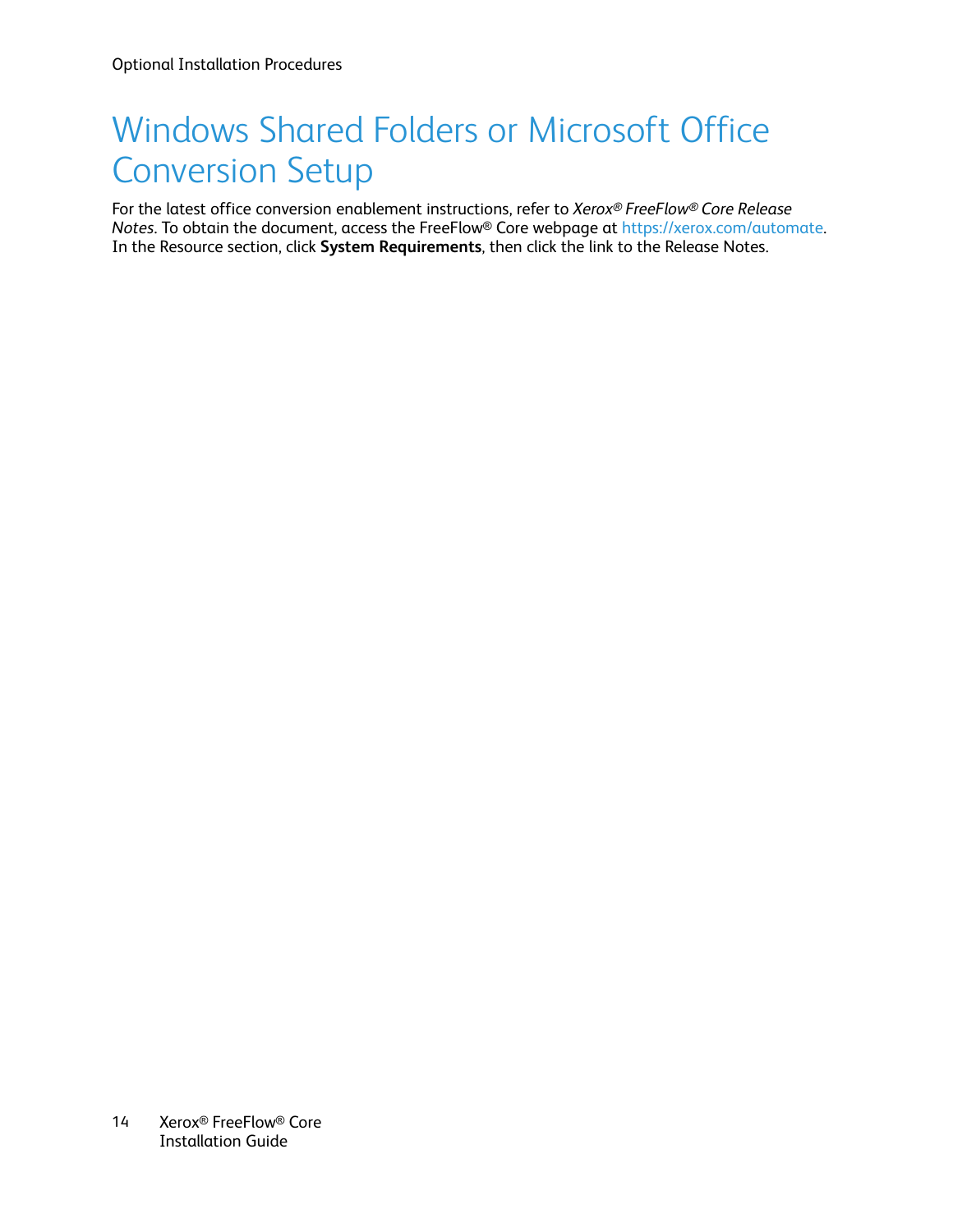## $\sqrt{2}$

### <span id="page-14-0"></span>Post-Installation Procedures

This chapter contains: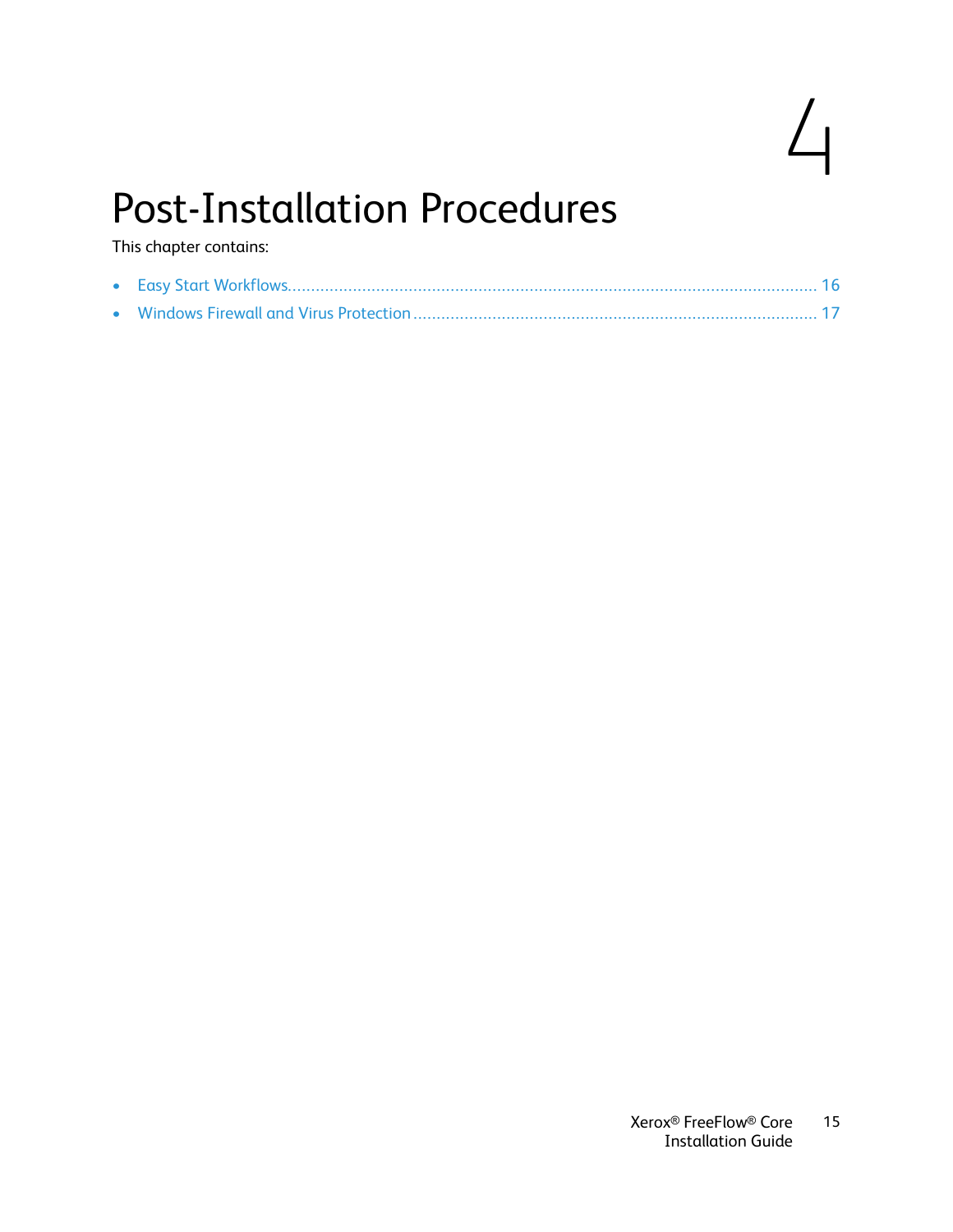### <span id="page-15-0"></span>Easy Start Workflows

To configure your server with predefined workflows, download the Xerox® FreeFlow® Core Easy Start Workflows. To obtain the Easy Start Workflows, access the FreeFlow® Core webpage at [http://xerox.](http://xerox.com/automate) [com/automate.](http://xerox.com/automate) In the Owner Resources section, select Drivers & Downloads. For detailed descriptions of each workflow and product configuration requirements, refer to the *Xerox*® *FreeFlow*® *Core Easy Start Workflows Getting Started Guide*. You can download the guide from the Owner Resources section.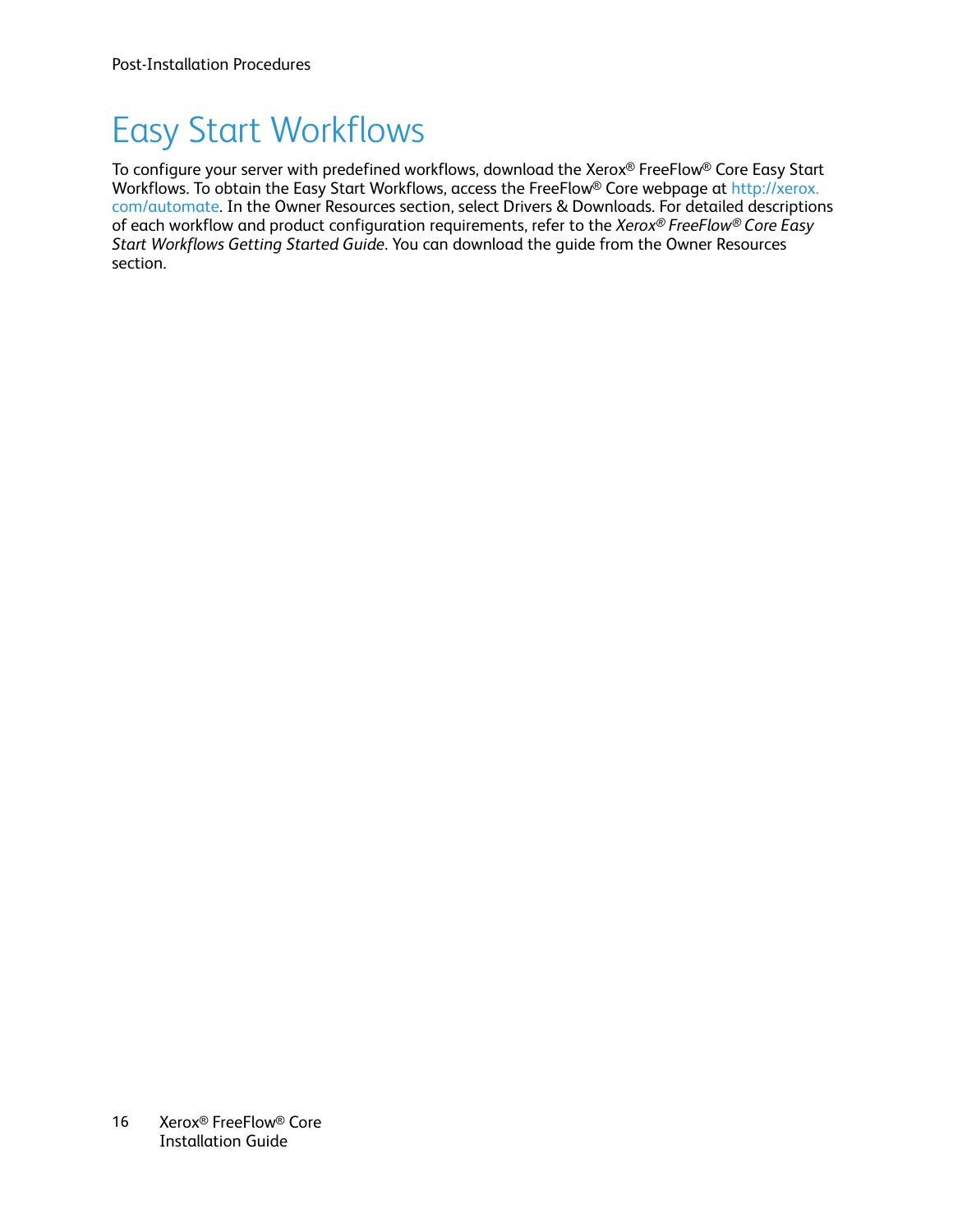### <span id="page-16-0"></span>Windows Firewall and Virus Protection

Windows firewall enablement and configuration details are provided in the *Xerox*® *FreeFlow*® *Core Security Guide*. The guide includes anti-virus software configuration recommendations. The *Security Guide* is available from the Xerox Security Information website at <https://www.xerox.com/security/>. Click and open the section for Workflow Software, then select **FreeFlow Core**.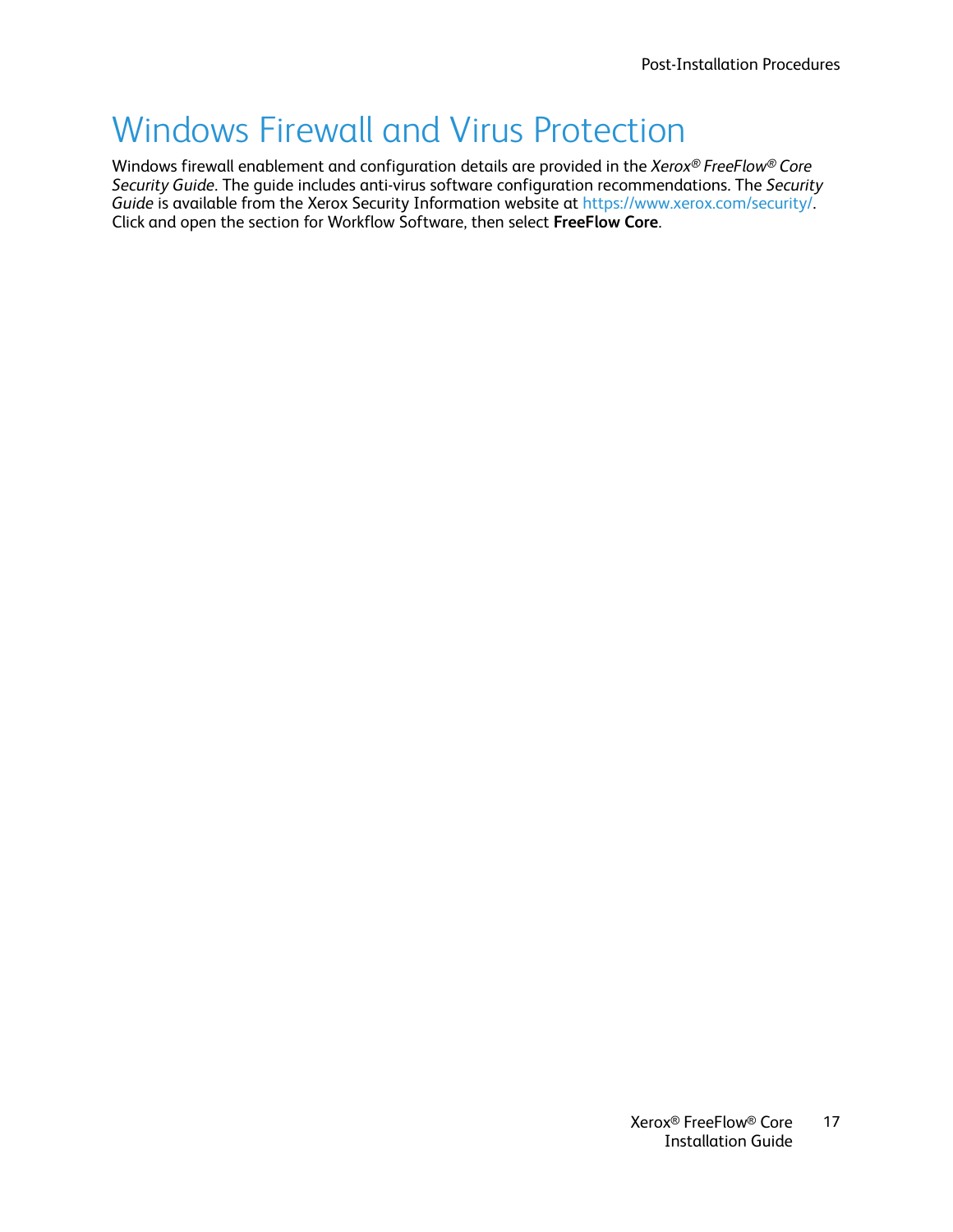[Post-Installation](#page-14-0) Procedures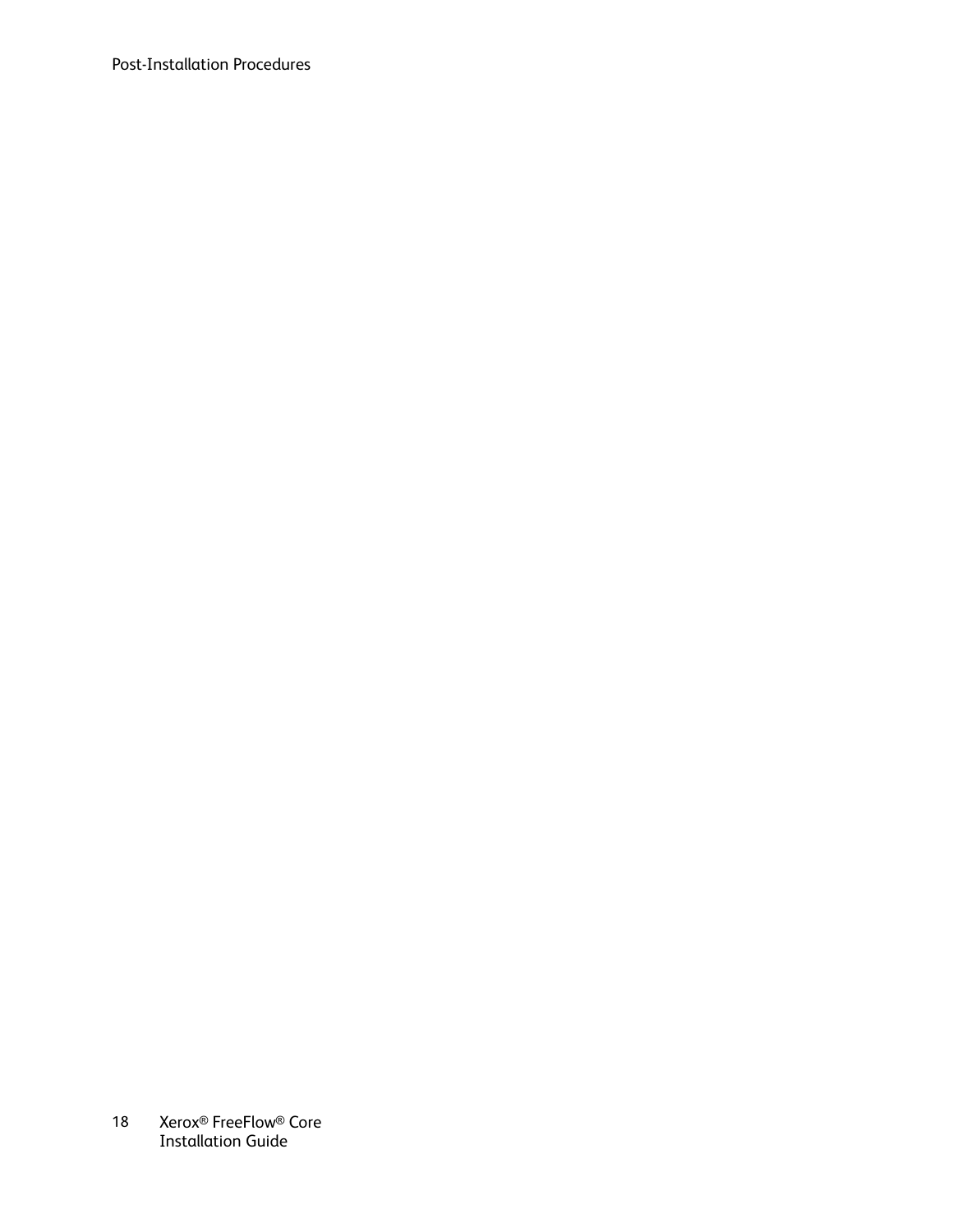## $\sqrt{}$

## <span id="page-18-0"></span>Upgrades

For upgrade instructions, refer to the *Xerox*® *FreeFlow*® *Core Release Notes*. To obtain the Release Notes, access the Xerox® FreeFlow® Core webpage at [https://xerox.com/automate.](http://xerox.com/automate) In the Resources section, click **System Requirements**, then click the link to the Release Notes.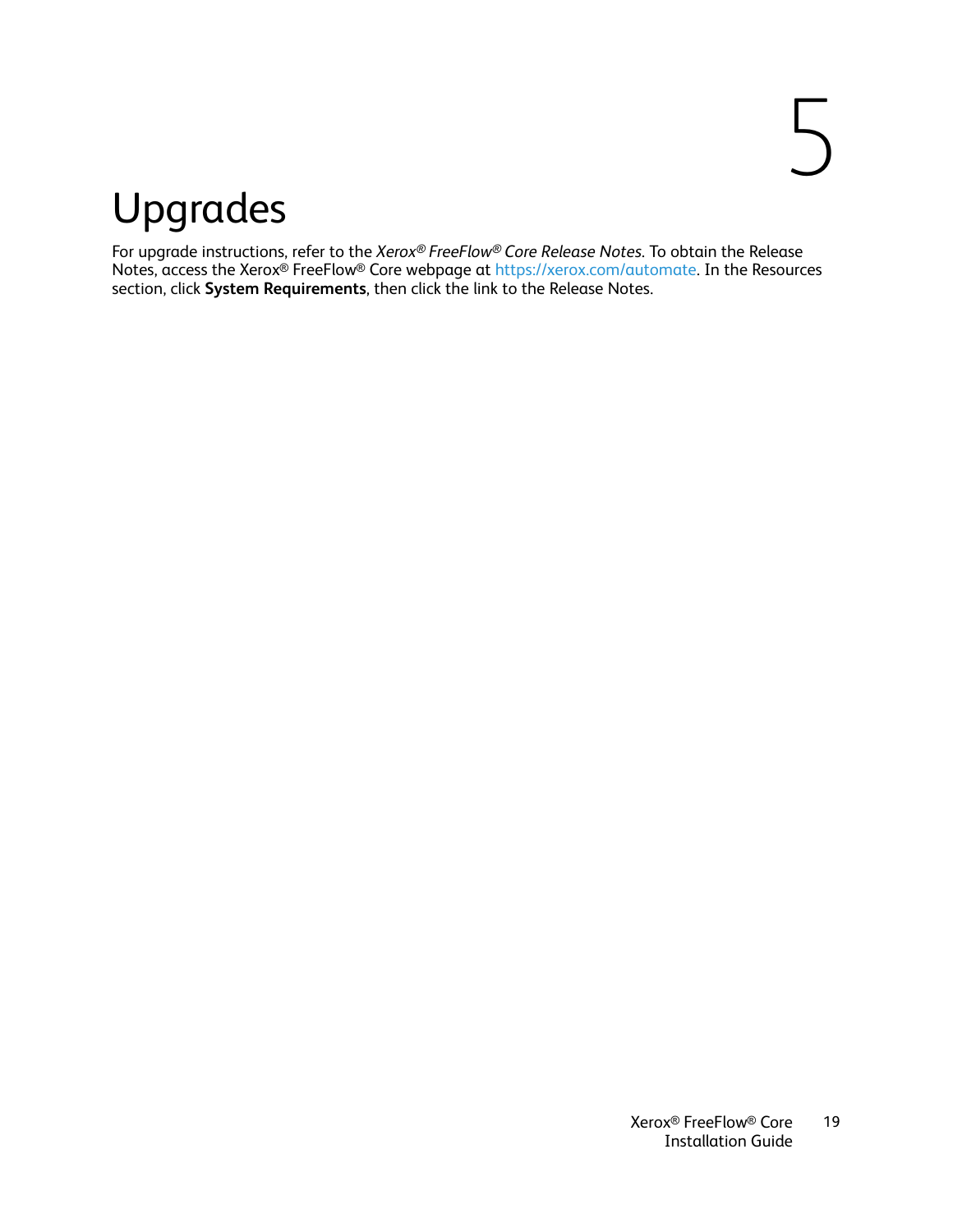[Upgrades](#page-18-0)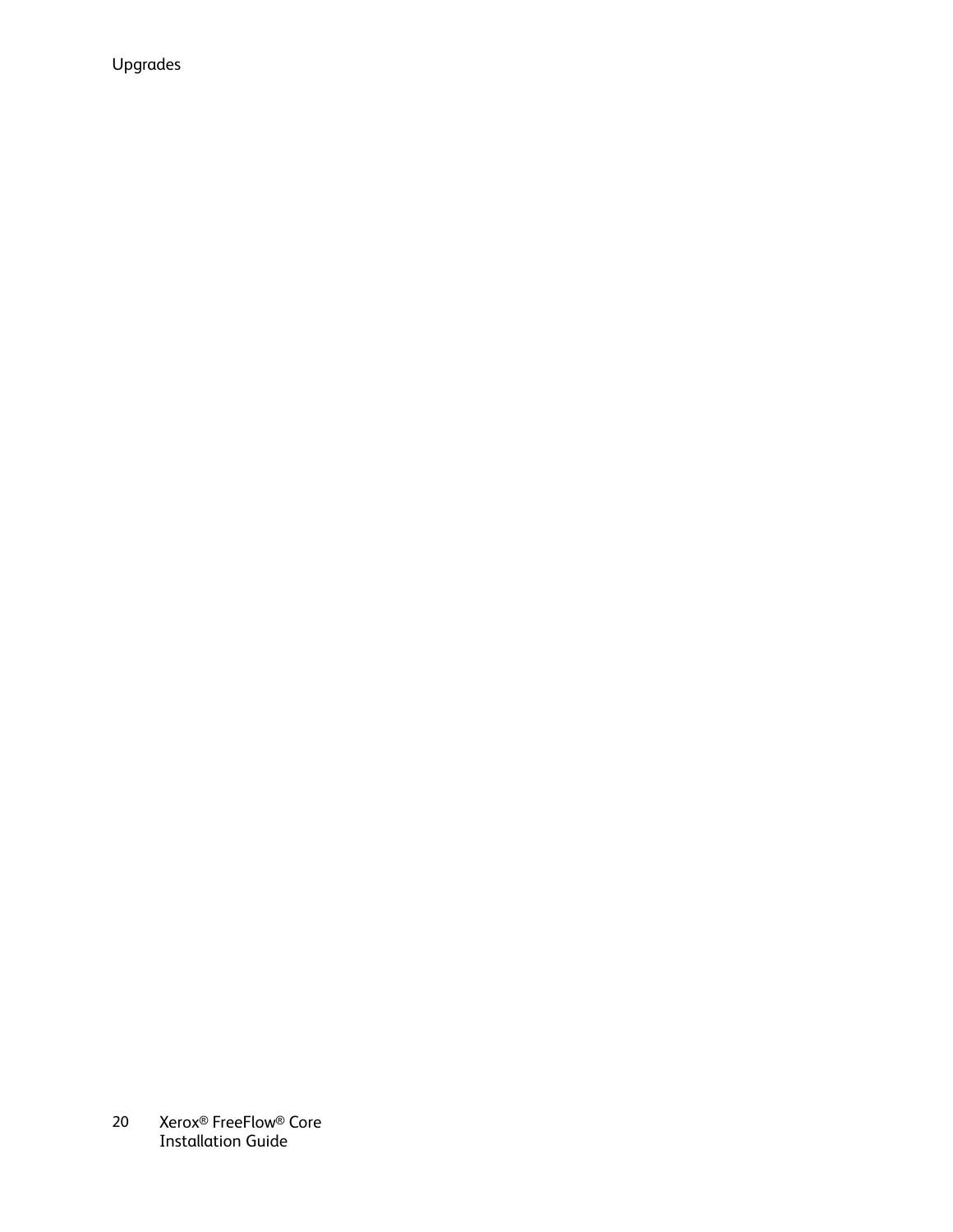# A

### <span id="page-20-0"></span>Database Permissions for Active Directory or Local Windows Users

#### This appendix contains:

| • SQL Database Permissions Required for the FreeFlow Core Service Account 22 |  |
|------------------------------------------------------------------------------|--|
|                                                                              |  |
|                                                                              |  |
|                                                                              |  |

This section describes the remote or local database permissions required for Active Directory (AD) or local Windows users.

When the user selects Windows authentication in the installer or FreeFlow Core Configure, the FreeFlow Core service account requires permissions to access the Microsoft SQL Server. If the FreeFlow service account does not have the necessary permissions, this section provides the steps required to assign the required permissions.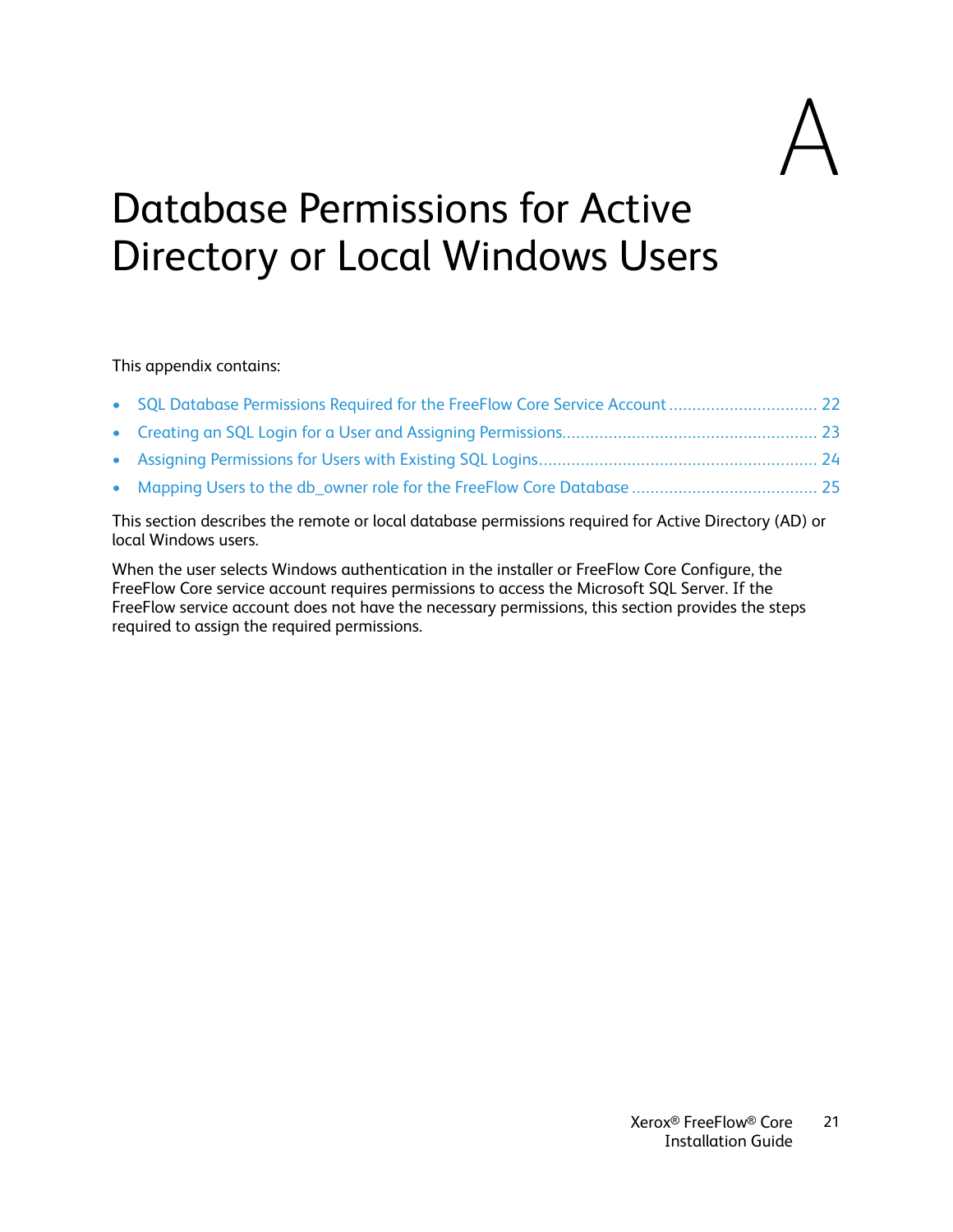### <span id="page-21-0"></span>SQL Database Permissions Required for the FreeFlow Core Service Account

The SQL database permissions required for FreeFlow Core service account are as follows:

- During the installation of FreeFlow Core, the SQL Server login permissions are required for the FreeFlow Core service account and logged-in Windows user.
- During the installation of FreeFlow Core, the dbcreator server role is required for the FreeFlow Core service account and the logged-in Windows user.
- After the installation, db owner user mapping is required in the SQL server.

**Note:** The sysadmin server role is not required for the FreeFlow service account or the logged-in Windows user.

The following table specifies when manual configuration is required to set database permissions for Active Directory (AD) or local Windows users:

| <b>FreeFlow Core Database</b><br><b>Authentication Specified in</b><br><b>FreeFlow Core Installer or</b><br><b>FreeFlow Core Configure</b> | <b>Status of SQL Database User</b>                                                                                                                                                                                                         | <b>Required Procedure</b>                                                      |
|--------------------------------------------------------------------------------------------------------------------------------------------|--------------------------------------------------------------------------------------------------------------------------------------------------------------------------------------------------------------------------------------------|--------------------------------------------------------------------------------|
| <b>Windows Authentication</b>                                                                                                              | AD user does not have access to<br>1<br>the remote SQL database.<br>Local Windows or AD user does<br>$\mathcal{P}$<br>not have access to the local SQL<br>database.                                                                        | Creating an SQL Login for a User<br>and Assigning Permissions                  |
| <b>Windows Authentication</b>                                                                                                              | AD or local Windows user has access<br>to the SQL database, but does not<br>have sufficient permissions to access<br>the FreeFlow Core database, such as<br>dbcreator or sysadmin permissions.                                             | <b>Assigning Permissions for Users</b><br>with Existing SQL Logins             |
| <b>Windows Authentication</b>                                                                                                              | After the FreeFlow Core database is<br>created during installation, the user<br>is not mapped to the db_owner role<br>for the database in the SQL server.<br>User mapping is required before you<br>restart the system after installation. | Mapping Users to the db_owner<br>role for the FreeFlow Core<br><b>Database</b> |
| <b>SQL Authentication</b>                                                                                                                  | Not applicable                                                                                                                                                                                                                             | No manual configuration required                                               |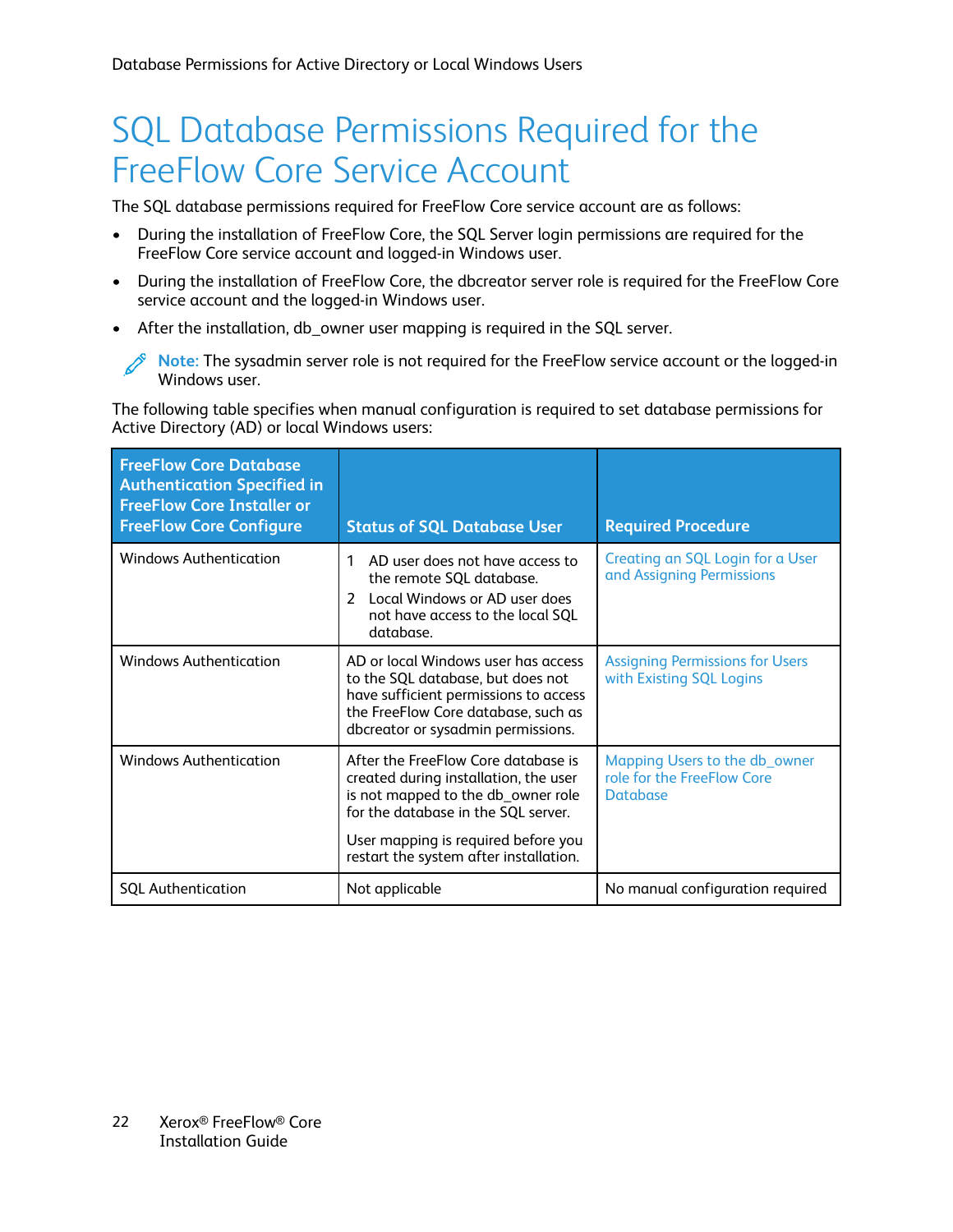### <span id="page-22-0"></span>Creating an SQL Login for a User and Assigning Permissions

For Active Directory or local Windows users who do not have access to the SQL database, you need to create an SQL login. After you create the login, you need to assign the necessary permissions so that the user has access to the FreeFlow Core database.

**Note:** For the remote database connection, SQL server does not allow the user to create the local Windows user account.

- 1. Use the Microsoft SQL Server Management Studio to connect to the SQL server using an account with SQL server sysadmin privileges.
- 2. In the Object Explorer navigation pane, expand **Security**, then expand **Logins**.
- 3. Right-click **Logins**, then select **New Login…**.

The Login - New dialog box appears.

- 4. In the left navigation pane, select the **General** page. In the Login name: field, provide the fully qualified user name, and select **Windows authentication**.
	- **Note:** Ensure that the Active Directory account uses the fully qualified domain name, for example, <domain>\<user-name>. Ensure that the windows accounts include the machine name, for example, <system-name>\<user-name>.
- 5. In the left navigation pane, select the **Server Roles** page.
- 6. In the Server roles list, select the **dbcreator** or **sysadmin** check box, depending on the level of access required, then click **OK**.

The SQL login is created for the AD or local Windows user with access to the dbcreator or sysadmin server role.



**Note:** If you create SQL login with access to the dbcreator server role, after you install FreeFlow Core, perform user mapping. For more information, refer to Mapping Users to the db owner role for the FreeFlow Core [Database.](#page-24-0)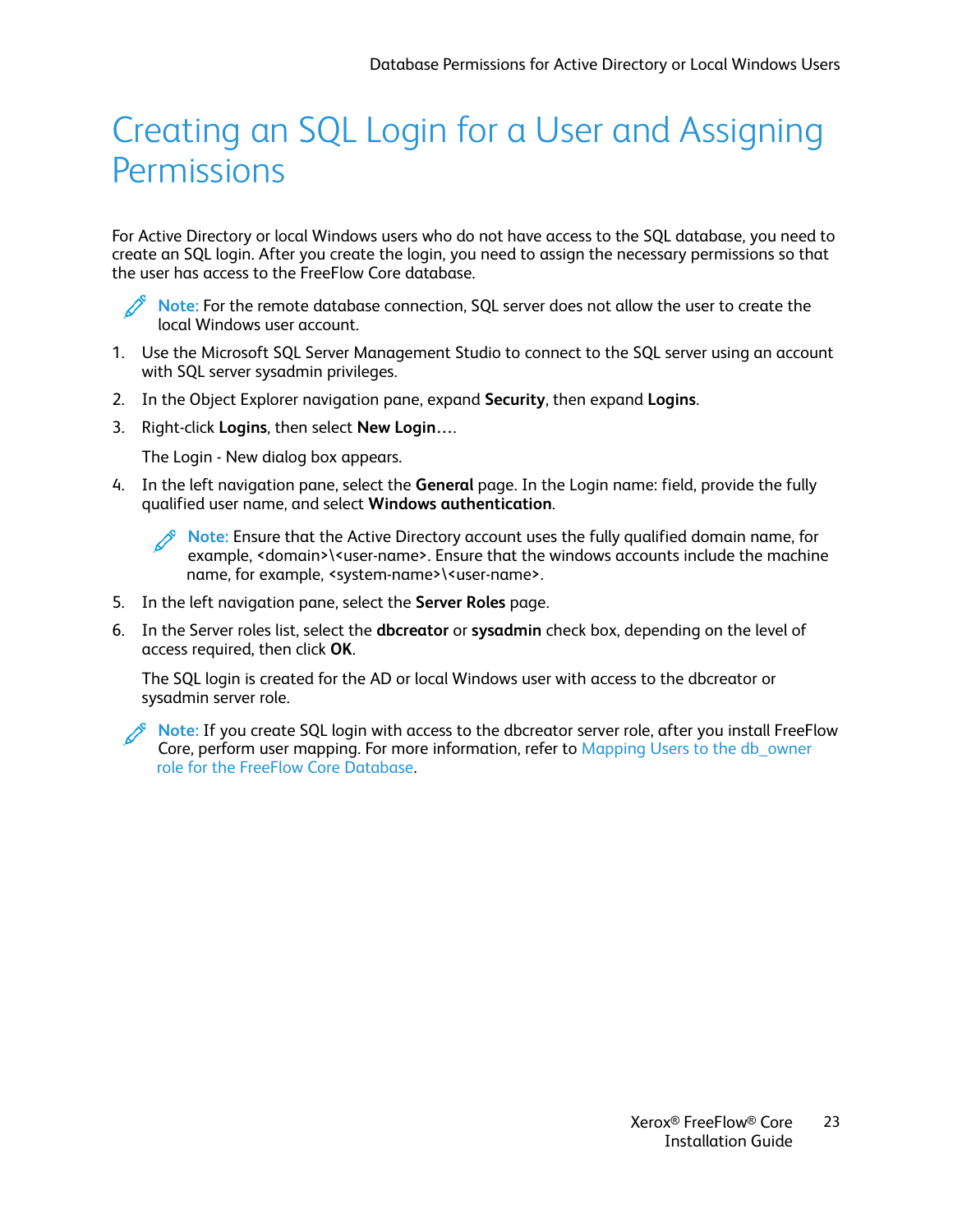### <span id="page-23-0"></span>Assigning Permissions for Users with Existing SQL Logins

If a user has an SQL login, but does not have sufficient permissions to access the FreeFlow Core database, perform the following steps:

- 1. Log in to the SQL server with the Active Directory (AD) or SA account (SQL Account). To perform this procedure, sysadmin permissions are required.
- 2. In the Object Explorer navigation pane, expand **Security**, then expand **Logins**.
- 3. In the list of logins, verify whether the SQL login name is available for the Active Directory or local Windows user that you want to assign permissions to. If the SQL login name does not appear in the list, refer to Creating an SQL Login for a User and Assigning [Permissions](#page-22-0).
- 4. Right-click the SQL login name and select **Properties**.

The Login Properties dialog box appears.

- 5. In the left navigation pane, select the **Server Roles** page. In the Server roles list, select the **dbcreator** or **sysadmin** check box, depending on the level of access required, then click **OK**.
	- **Note:** If you create SQL login with access to the dbcreator server role, after you install FreeFlow Core, perform user mapping. For more information, refer to Mapping Users to the db owner role for the FreeFlow Core [Database.](#page-24-0)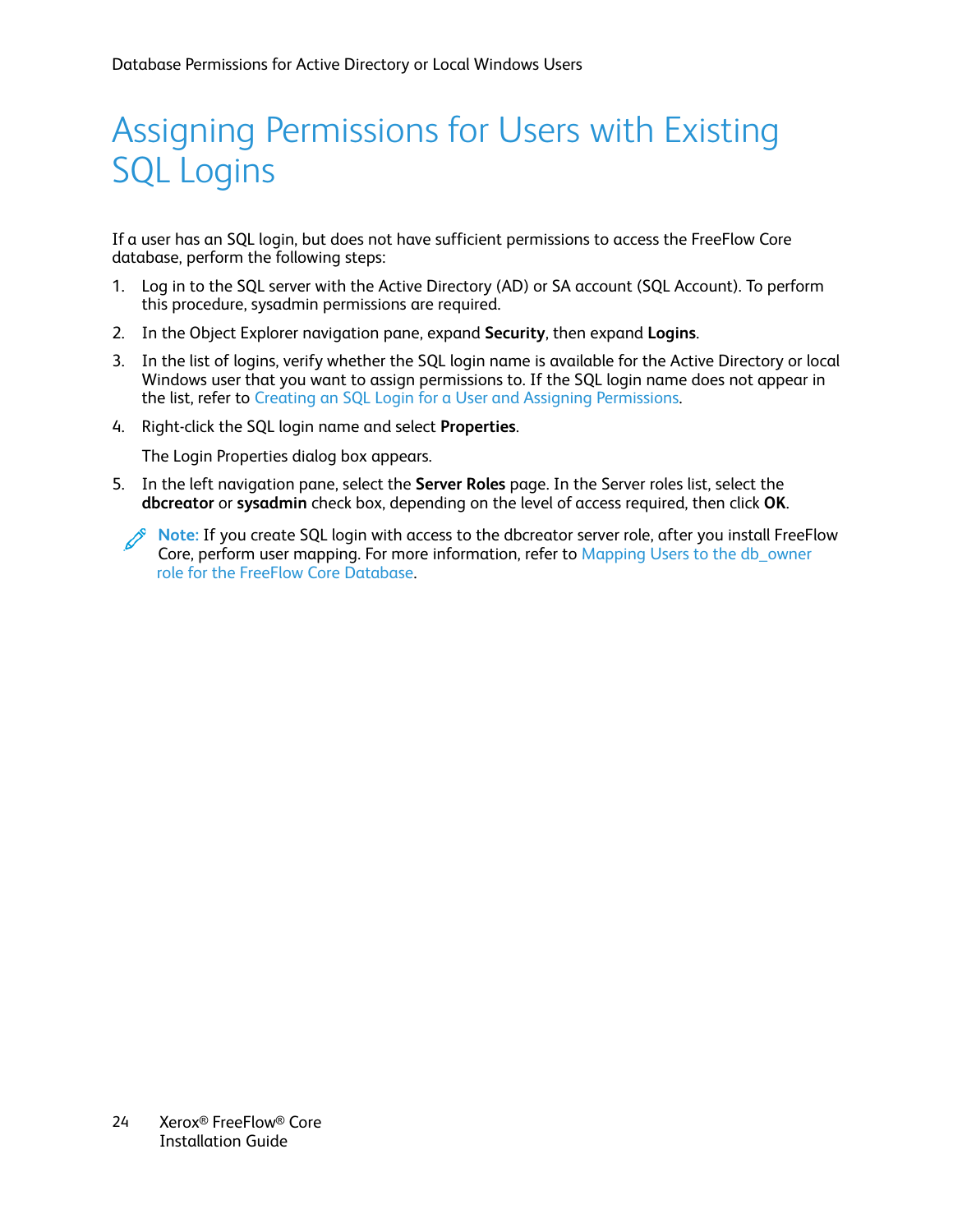### <span id="page-24-0"></span>Mapping Users to the db\_owner role for the FreeFlow Core Database

To assign permissions to the created FreeFlow Core database, you need to map the users to the db\_ owner role for the database. After the FreeFlow Core installation is complete, perform the following steps:

- 1. Log in to the SQL server with the Active Directory (AD) or SA account (SQL Account). To perform this procedure, sysadmin permissions are required.
- 2. In the Object Explorer navigation pane, expand **Security**, then expand **Logins**.
- 3. Right-click the SQL login name and select **Properties**.

The Login Properties dialog box appears.

- 4. In the left navigation pane, select the **User Mapping** page.
- <span id="page-24-1"></span>5. In the Users mapped to this login: section, select the name of the FreeFlow Core database. In the Database role Membership for: section, select the **db\_owner** check box. FreeFlow Core databases have the prefix OAP.
- 6. For each FreeFlow Core database, repeat [step](#page-24-1) 5.
- 7. Click **OK**.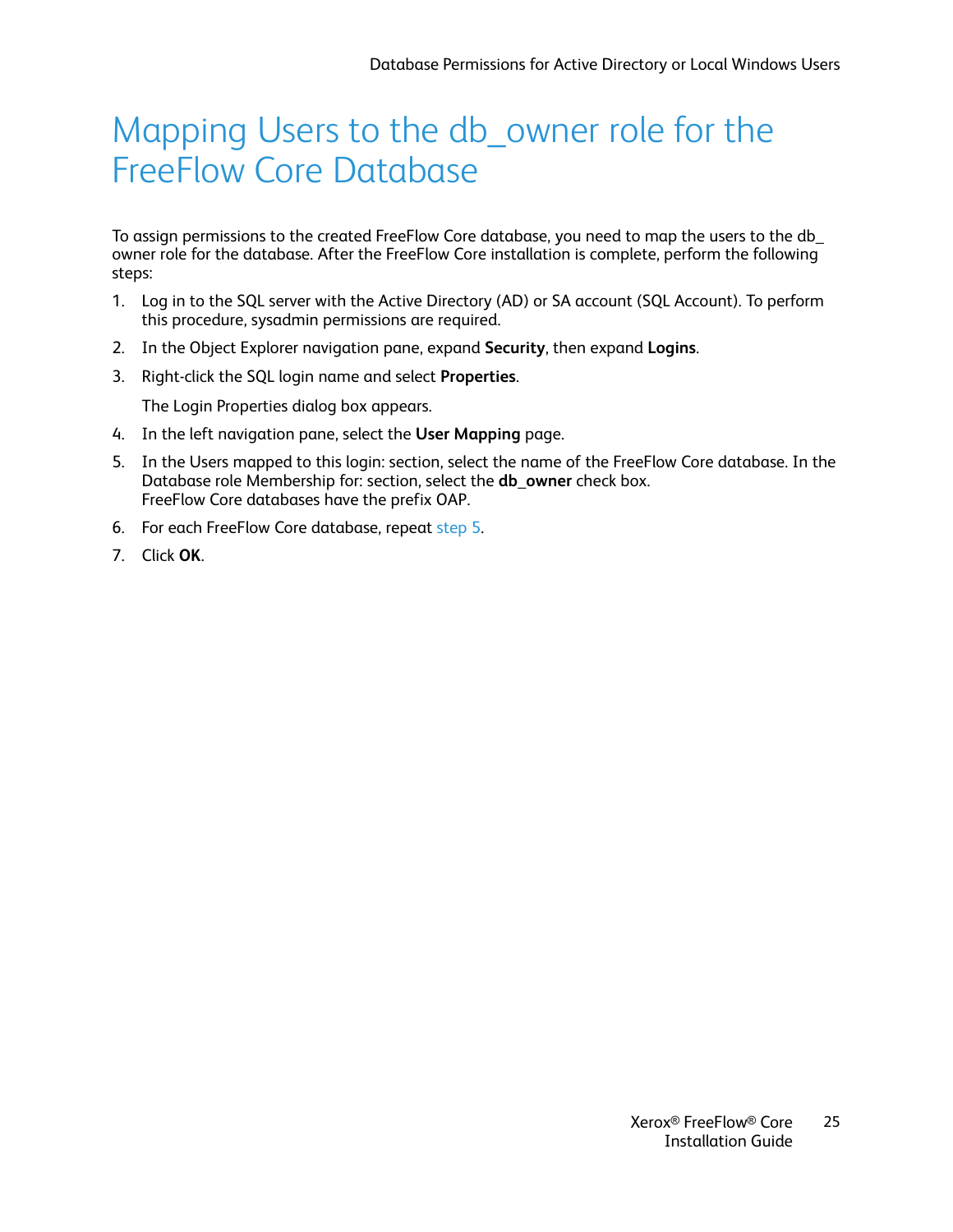Database [Permissions](#page-20-0) for Active Directory or Local Windows Users